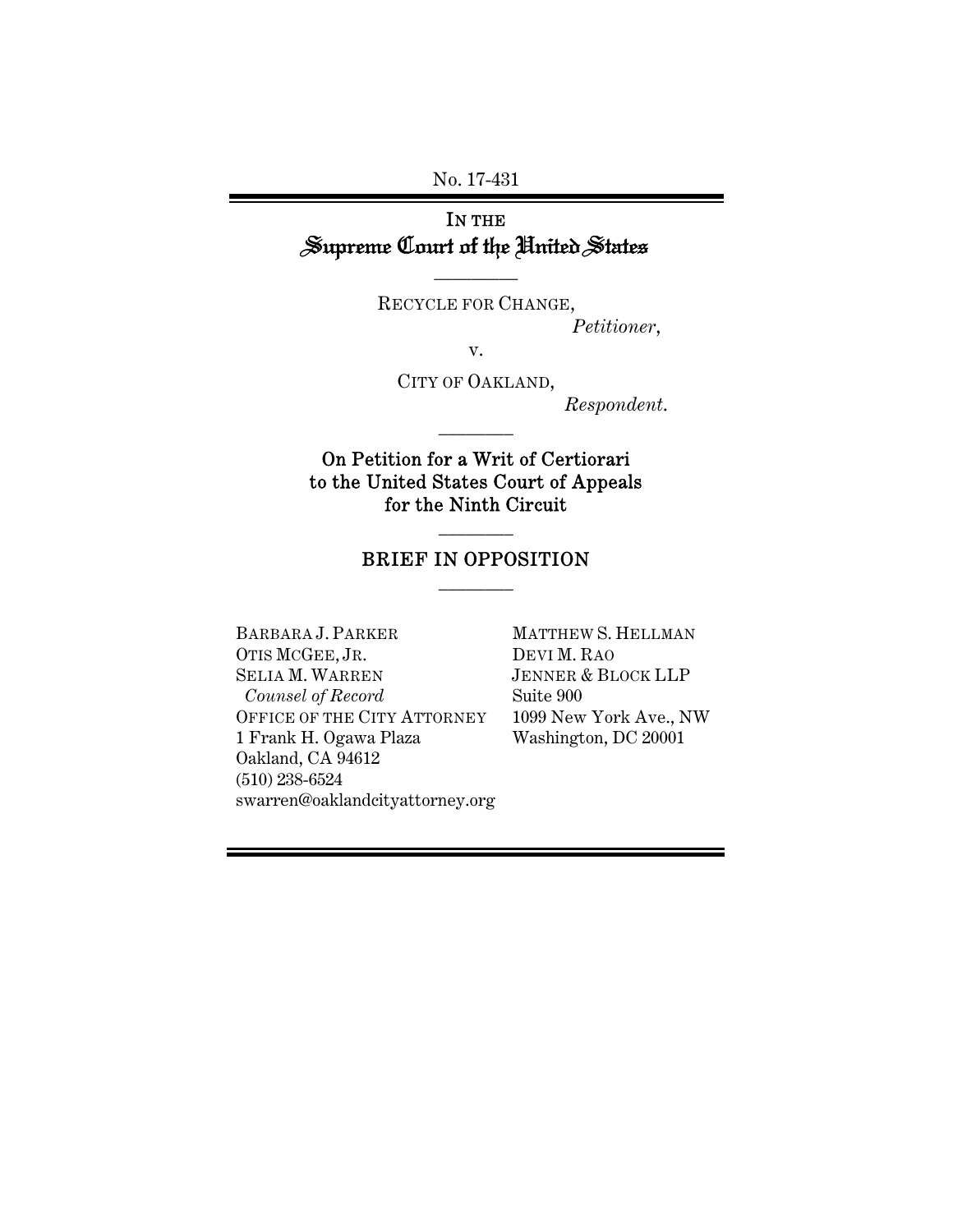# QUESTION PRESENTED

Is an ordinance content based when it governs only the time, place, and manner in which unattended donation collection boxes may be operated without regard to the operator's message or purpose?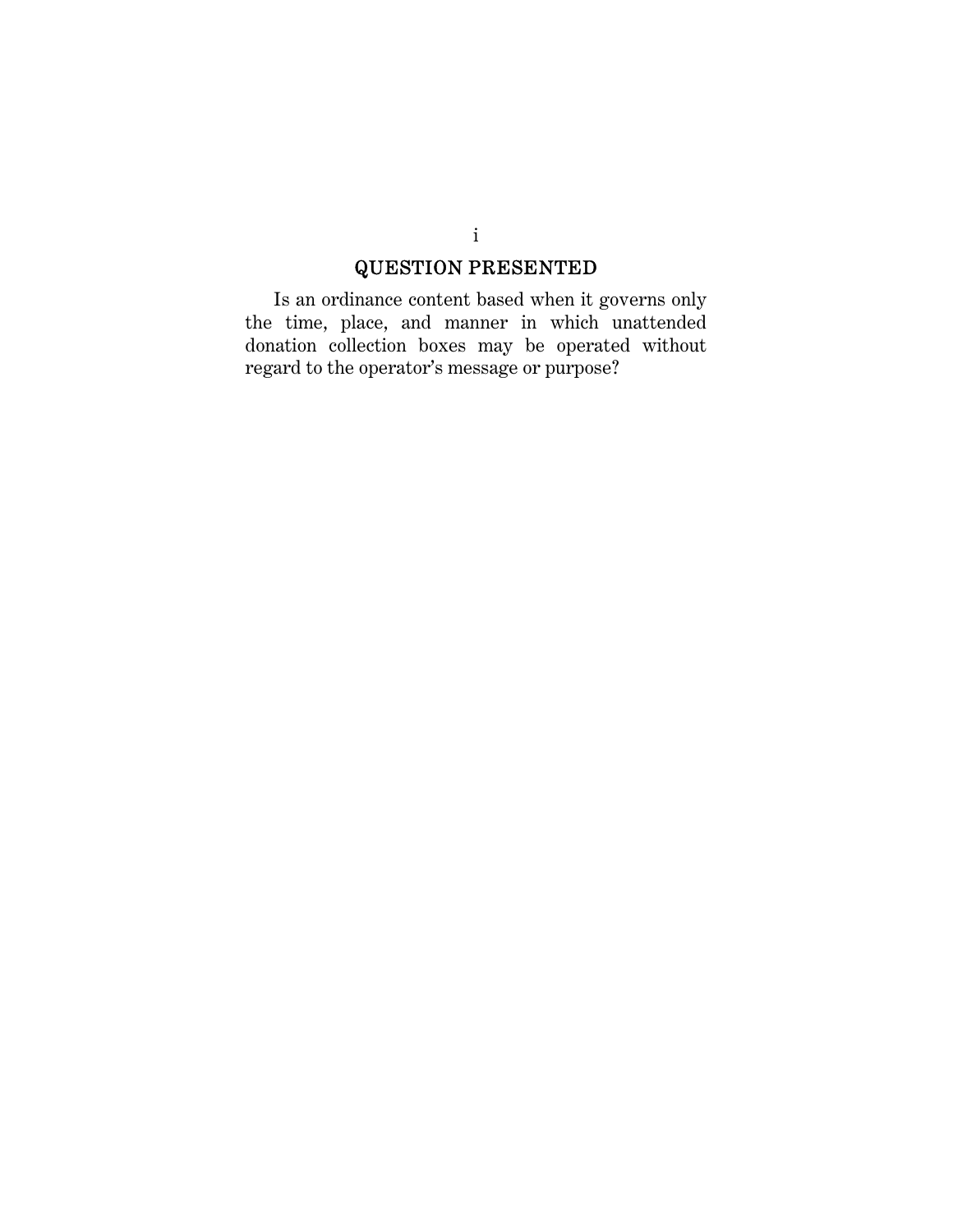# TABLE OF CONTENTS

| A.                                   | Oakland's Regulation of Unattended<br>Donation Collection Boxes3        |  |  |
|--------------------------------------|-------------------------------------------------------------------------|--|--|
| В.                                   | <b>Preliminary Injunction Proceedings</b>                               |  |  |
| C.                                   |                                                                         |  |  |
| REASONS FOR DENYING THE PETITION  13 |                                                                         |  |  |
| I.                                   | There Is No Circuit Split On The                                        |  |  |
| Π.                                   | The Ninth Circuit's Decision Is<br>Consistent With This Court's First   |  |  |
| Ш.                                   | This Case Is Not An Appropriate<br>Vehicle For The Question Presented22 |  |  |
|                                      |                                                                         |  |  |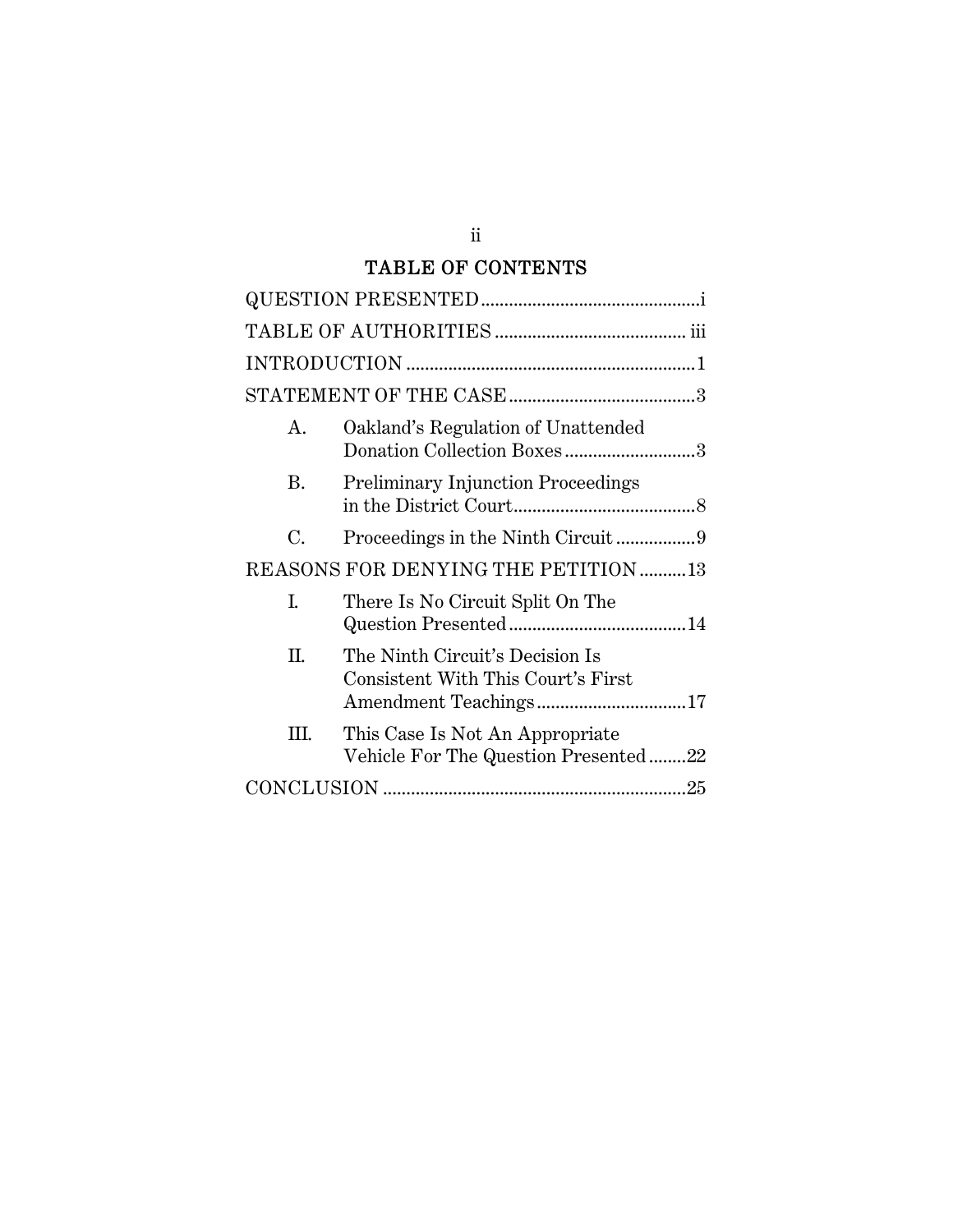# TABLE OF AUTHORITIES

## CASES

| City of Cincinnati v. Discovery<br>Network, Inc., 507 U.S. 410 (1993)  19, 20                |
|----------------------------------------------------------------------------------------------|
|                                                                                              |
| Linc-Drop, Inc. v. City of Lincoln, 996<br>F. Supp. 2d 845 (D. Neb. 2014) 16, 17             |
| Members of City Council of Los<br>Angeles v. Taxpayers for Vincent,                          |
| Metromedia, Inc. v. City of San Diego,                                                       |
| National Federation of the Blind of<br>Texas, Inc. v. Abbott, 647 F.3d 202                   |
| Planet Aid v. City of St. Johns, 782                                                         |
| Reed v. Town of Gilbert, 135 S. Ct. 2218                                                     |
| Riley v. National Federation of the<br>Blind of North Carolina, Inc., 487<br>U.S. 781 (1988) |
| Secretary of State of Maryland v.<br>Joseph H. Munson Co., 467 U.S.                          |
| Turner Broadcasting System, Inc. v.                                                          |

## iii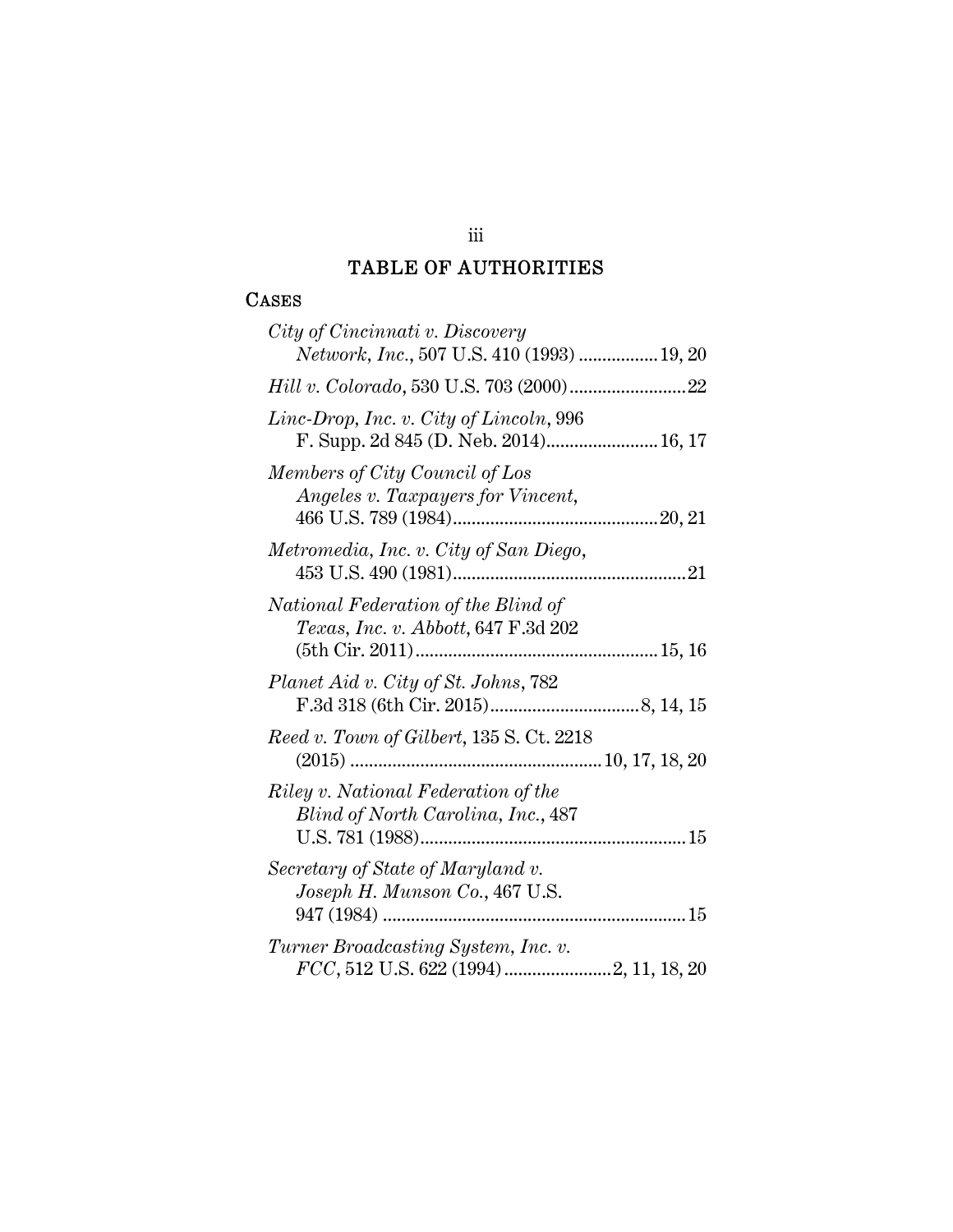# iv

| Village of Schaumburg v. Citizens for<br>a Better Environment, 444 U.S. 620 |  |
|-----------------------------------------------------------------------------|--|
|                                                                             |  |
| Ward v. Rock Against Racism, 491                                            |  |
| Williams-Yulee v. Florida Bar, 135 S.                                       |  |
|                                                                             |  |

# OTHER AUTHORITIES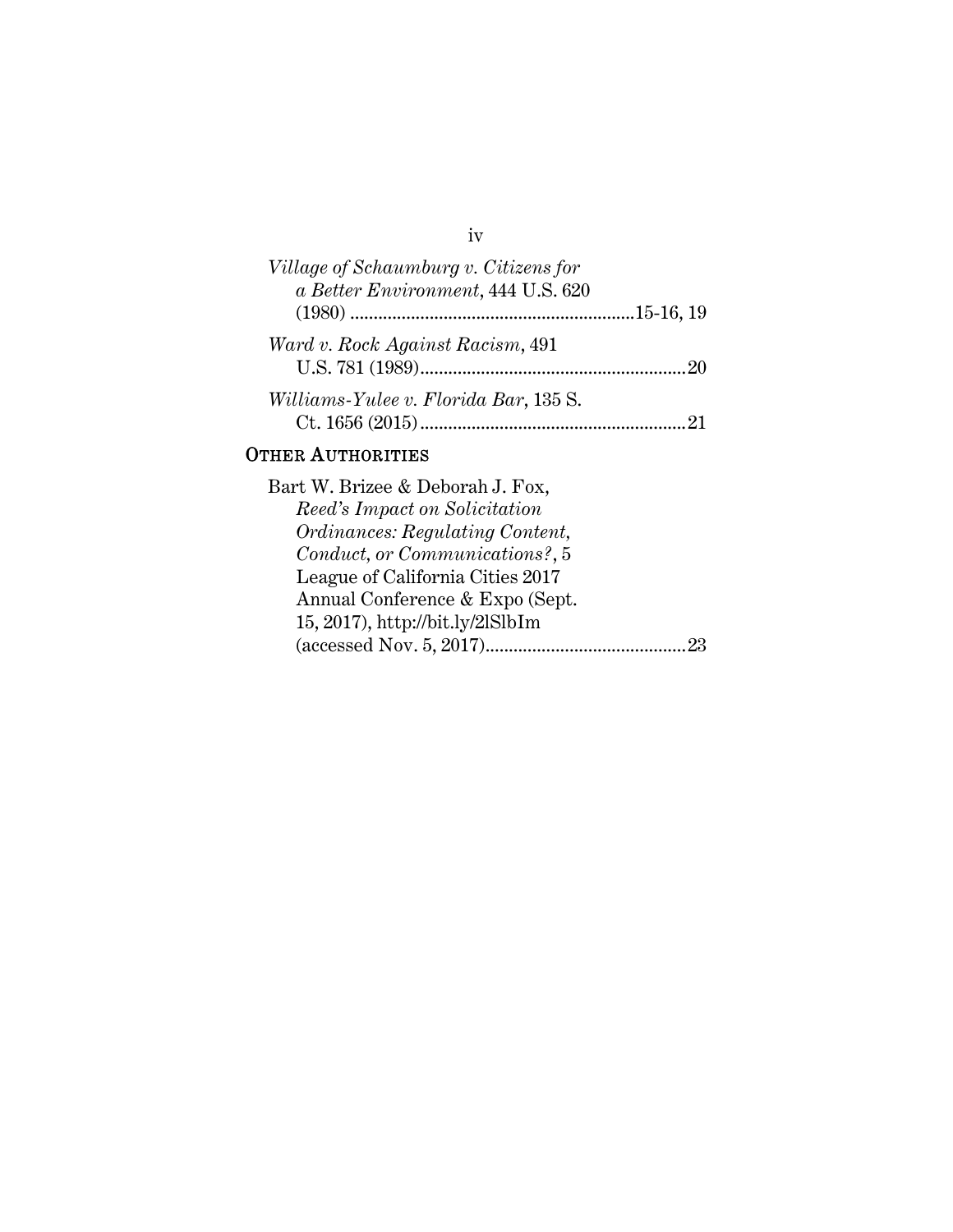#### INTRODUCTION

The Ninth Circuit's decision is a routine application of established First Amendment principles to a contentneutral regulation. Faced with evidence of blight and public nuisance, the City of Oakland ("City") enacted an ordinance in 2015 ("Ordinance") to regulate unattended donation collection boxes ("UDCBs"). The ordinance does not ban UDCBs nor favor one kind of UDCB operator over another. Instead, the Ordinance sets forth basic requirements for design, geographic location, distance separation, and maintenance, and implements a permit requirement with fees to defray the cost of administering the program. These features are the type of reasonable regulations this Court has deemed content neutral time and again*.* 

Petitioner Recycle for Change ("Recycle") argues that the Ordinance is content based because the Ordinance is addressed to UDCBs instead of regulating all "receptacles"—trash and recycling bins, dumpsters, etc.—in one fell swoop. And it contends that the Ninth Circuit created a split when it rejected Recycle's position in affirming the denial of Recycle's motion for a preliminary injunction. Recycle is wrong at every step: the Ninth Circuit's opinion created no split and it is fully consistent with this Court's First Amendment jurisprudence.

In a carefully reasoned opinion, the Ninth Circuit explained that the Ordinance was content neutral because it "regulates the unattended collection of personal items for distribution, reuse, and recycling, without regard to the charitable or business purpose for doing so," conduct which "is neither expressive nor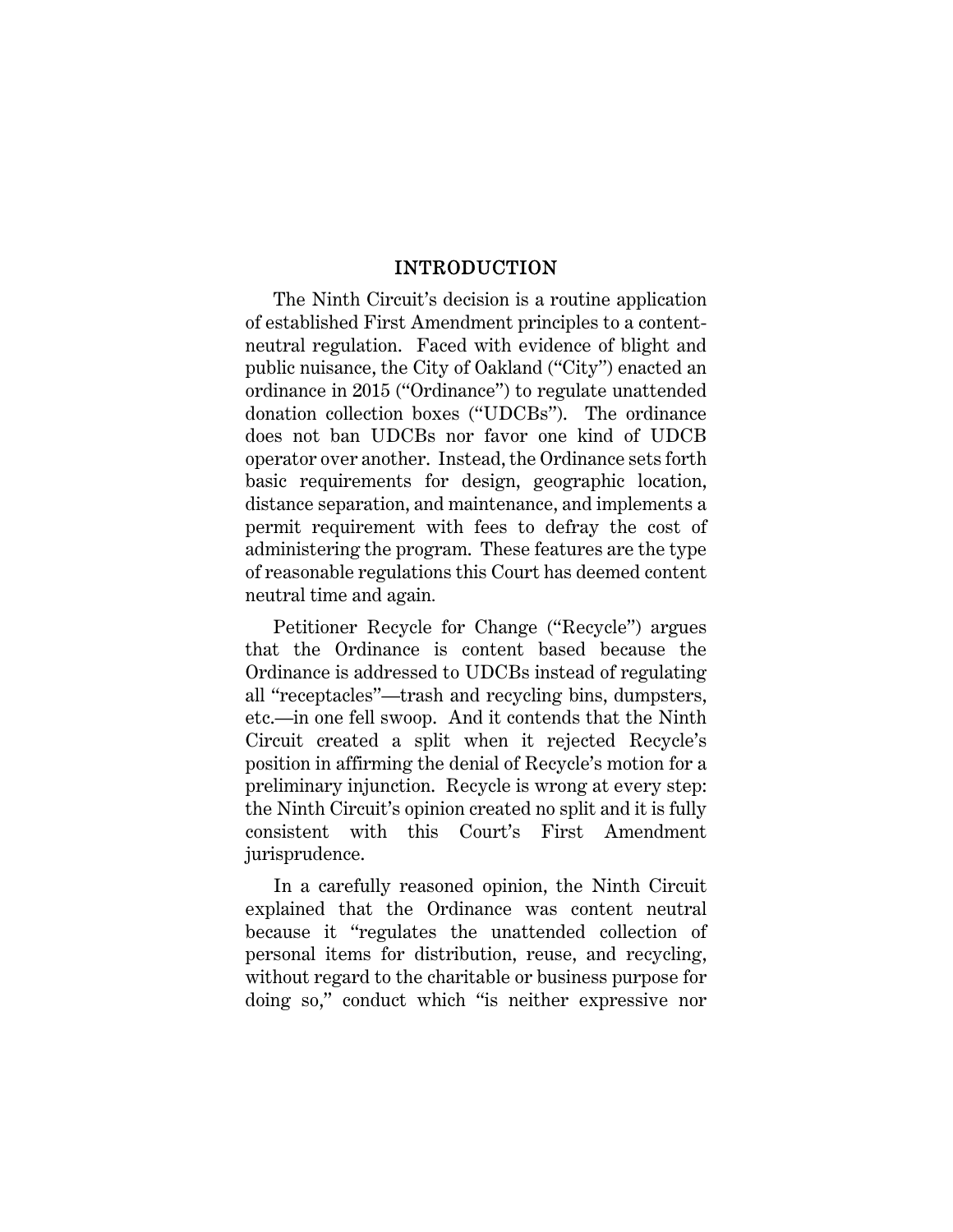communicative." Pet. App. 11a. In so holding, the Ninth Circuit expressly distinguished a Sixth Circuit decision that held that a UDCB regulation was content based precisely because it banned *only* UDCBs operated for charitable purposes. Neither the Sixth Circuit nor any other court has ever addressed—let alone treated as content based—a regulation like the Ordinance, which regulates all UDCBs even-handedly. Indeed, the Sixth Circuit's opinion strongly suggests that it would find an ordinance like the one here to be content neutral.

The Ninth Circuit's decision is also fully consistent with this Court's First Amendment jurisprudence. As the Ninth Circuit explained, the Ordinance falls comfortably within the principles set out in cases like *Turner Broadcasting System, Inc. v. FCC*, 512 U.S. 622 (1994), where the Court held that a regulation that required cable operators to carry some, but not all channels, was not content based because it did not distinguish among the channels on the basis of their content. The reality is that Oakland already regulates dumpsters, recycling bins, and other receptacles. Nothing in the First Amendment requires the City to regulate all receptacles in the same ordinance or to ignore the particular problems posed by particular kinds of receptacles.

The rest of Recycle's petition is devoted to factual assertions that only confirm the inappropriateness of this case as a vehicle for the Court to address the regulation of UDCBs. Recycle implies, Pet. at 2, that the City regulated UDCBs in order to favor "brick-andmortar" charities. Recycle fails to mention that the Ninth Circuit found that argument to be both waived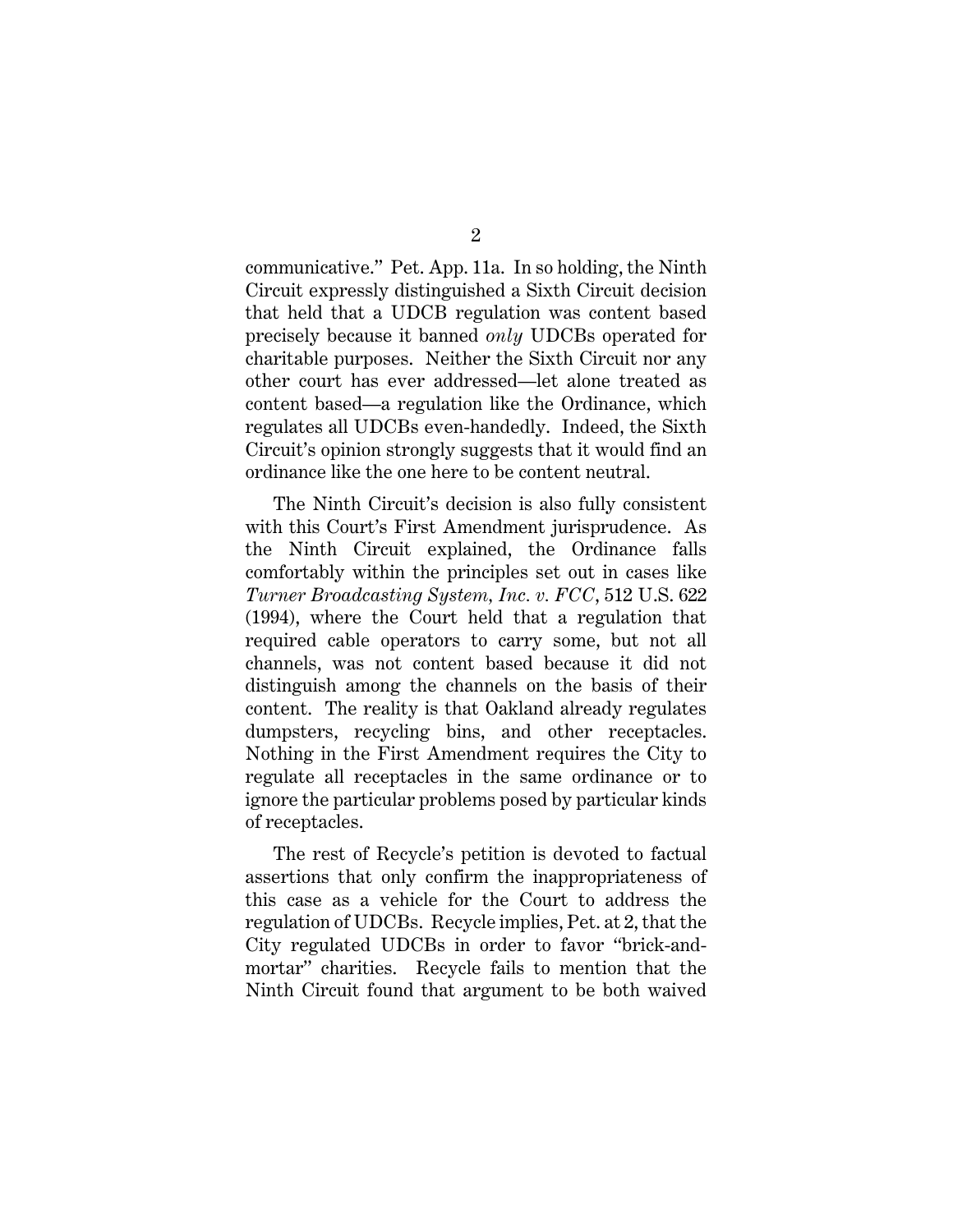and unsupported by the record. Pet. App. 13a. Recycle contends, Pet. at 21-22, that UDCBs play an important role in reducing waste—a set of assertions that are undeveloped on the preliminary injunction record, and in any case go to whether the Ordinance survives intermediate scrutiny, a holding that Recycle does not seek review of here. And Recycle asserts that the decision below has caused "analytical confusion," Pet. at 20, but it points to only a single presentation given at a single conference as evidence of that supposed confusion.

The reality is that there is a dearth of case law addressing UDCBs, and the Ninth Circuit took great care to ensure that its decision was consistent with that limited case law and this Court's broader First Amendment precedents. Because the decision below creates no split, is correct, and is a poor vehicle to address the question presented to boot, this Court should deny the petition.

#### STATEMENT OF THE CASE

### A. Oakland's Regulation of Unattended Donation Collection Boxes

UDCBs are unstaffed drop-off boxes that accept clothing, textiles, books, shoes, or other salvageable personal property to be used by the UDCB's operator for distribution, resale, or recycling. SER  $7<sup>1</sup>$  UDCBs

 $\overline{a}$ 

<sup>&</sup>lt;sup>1</sup> Citations to "SER" refer to the Supplemental Excerpt of Record filed by the City in the Ninth Circuit on April 21, 2016. Citations to "ER" refer to the Excerpts of Record filed by Petitioner in the Ninth Circuit on March 24, 2016.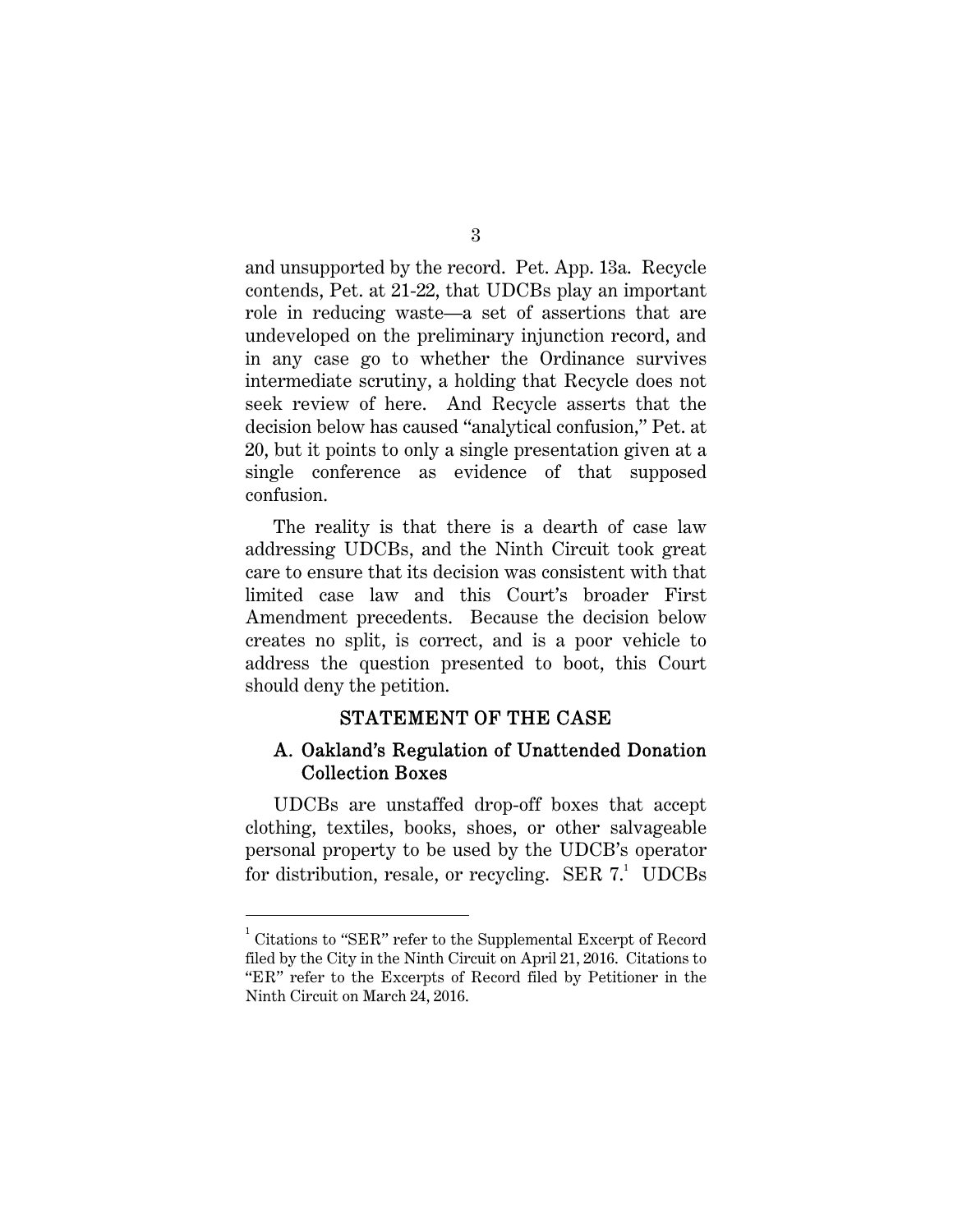are intended for public use and are unmonitored and accessible at any time, 24 hours a day. *Id.* at 9. Since 2008, UDCB operators—both charitable organizations and for-profit companies—have placed UDCBs throughout the City, including at schools, grocery stores, gas stations, in parking lots, and near businesses. *Id.* at 7. UDCBs are large and heavy. They are typically made of steel; seven feet tall, feet wide, and more than four feet deep. *Id.*; ER 5; Pet. App. 53a. In 2015, there were two main UDCB operators in the City: Petitioner Recycle, a non-profit organization, and USAgain, LLC ("USAgain"), a for-profit limited liability company engaged in the business of textile recycling. Pet. App. 7a.

UDCBs are a relatively new phenomenon, and starting in 2012, the City began to consider the impact of UDCBs on the community. SER 22-23, 30; Pet. App. 20a-21a. Through these efforts, the City learned that UDCBs were attracting illegal dumping, scavenging, and graffiti. SER 8-9. Between 2014 and 2015, the City conducted exhaustive analyses and produced numerous proposals and subsequent revisions before finalizing the UDCB ordinance. *Id.* at 9-11; ER 18.

The City began by evaluating its existing regulations relating to other box/container-type facilities and receptacles to determine whether they were sufficient to regulate UDCBs. SER 9. The City already regulated Satellite Recycling Collection Centers—large recycling facilities for beverage containers commonly found in supermarket parking lots, which require permits and are generally subject to a more stringent set of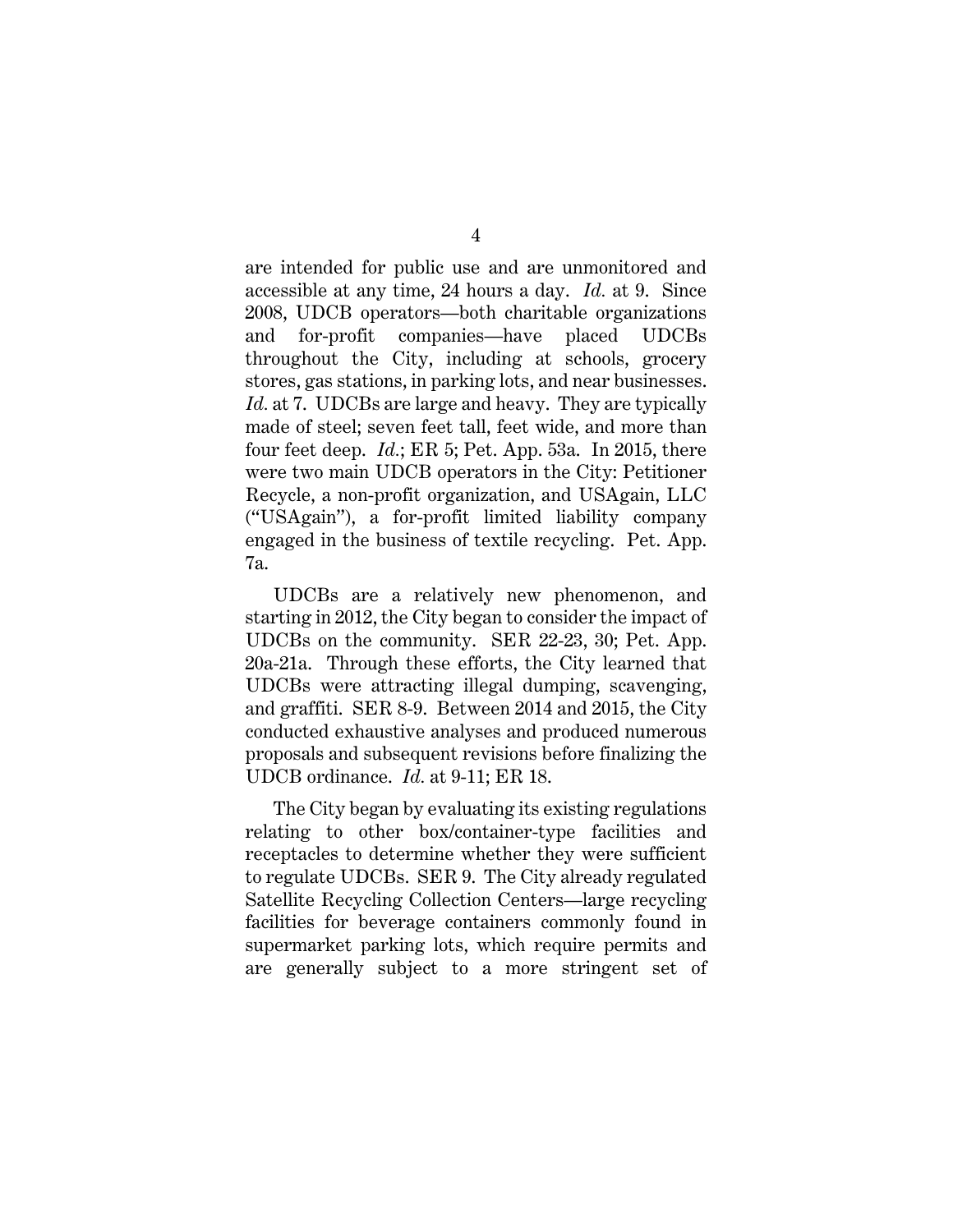conditions and discretionary approvals than UDCBs. *Id.* at 15.

The City also assessed its existing regulations for trash and recycling receptacles for private use, and regulations pertaining to construction and demolition debris containers, which are used for construction projects and require permits, application fees, and conditioned approval. SER 16. The City concluded that these existing regulations were either inappropriate or insufficient to cover UDCBs. *Id.* at 9.

The City also conducted additional analyses, including the following:

- *Fee analysis.* The City conducted a fee analysis study to determine an appropriate basis for fees so that the fee would not exceed the reasonable cost of providing the service (*i.e.*, processing the application). In doing so, the staff also compared the fees for UDCBs in other jurisdictions and determined that the City's proposed fees were reasonable and comparable. SER 10.
- *Comparing separation requirements.* The City studied existing regulations, including separation requirements for UDCBs in other jurisdictions to determine what the appropriate distance should be between UDCBs. Ultimately, the City determined that 1,000 feet was an appropriate distance. SER 10*.* The City also noted that its planning code already contained various "separation requirements" for activities ranging from alcoholic beverage sales, fast food sales, laundromats, and check cashing; activities that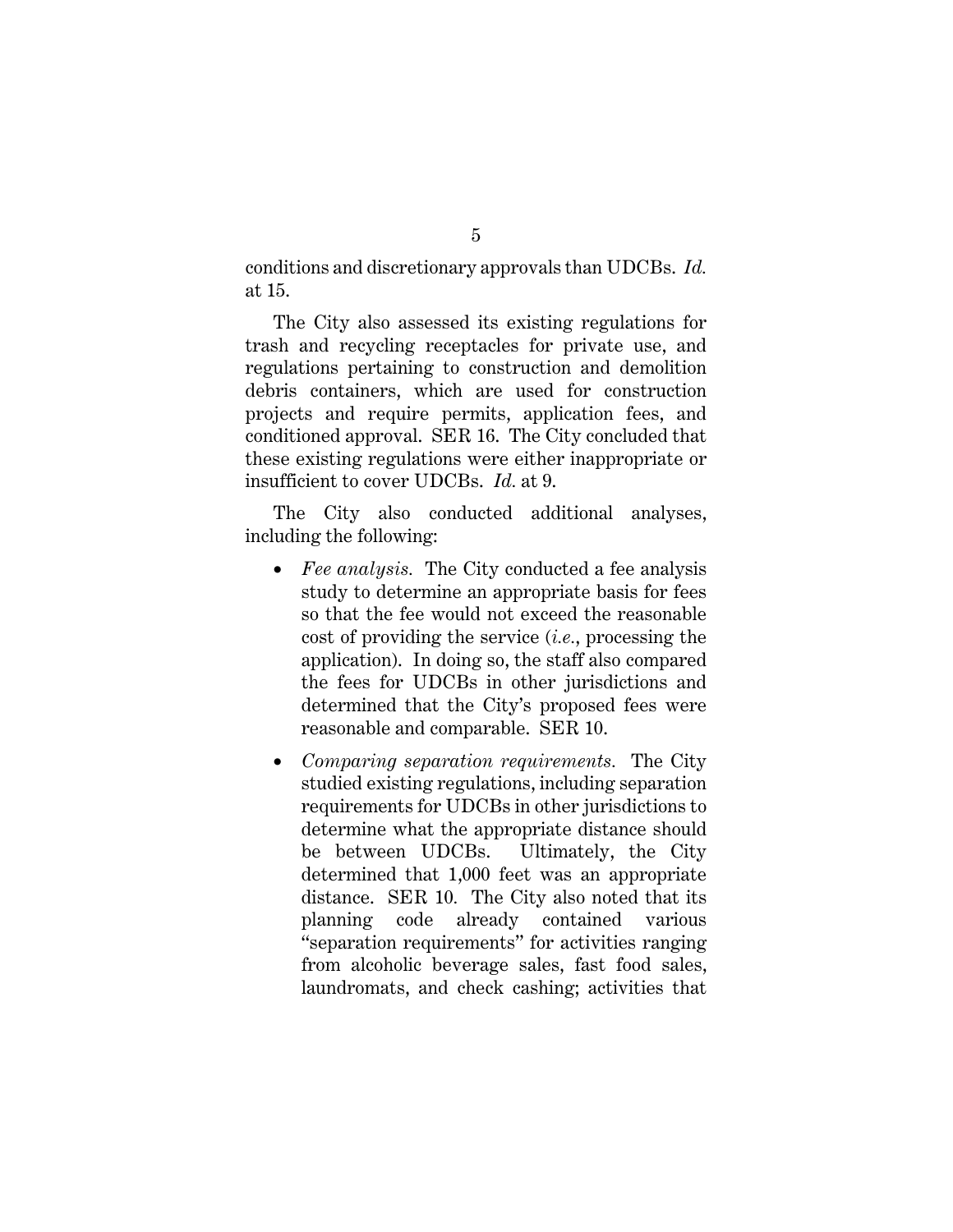tend to attract similar nuisance-related issues. *Id.* at 28-29.

- *Zoning study.* The City studied which zones would be appropriate for UDCBs to minimize blight and other secondary impacts on residents while supporting the City's zero-waste initiatives to provide a way for residents to recycle goods rather than place them in the waste stream. SER 10-11, 30. After considering many options, the City ultimately recommended allowing UDCBs in most commercial and all industrial zones. *Id.* at 10-11.
- *Public comment.* The City also invited stakeholders to review and comment on proposed drafts of the UDCB ordinance. Both Recycle and USAgain provided comments. SER 11*.*

Ultimately, the City, like many local governments, determined that UDCBs require specific regulations due to their unique set of secondary impacts, which adversely affect the public health, safety, and welfare. SER 9. For example, because UDCBs are publically accessible throughout the day and night, but unmonitored, they can become public nuisances by attracting illegal dumping, scavenging, and graffiti. Pet. App. 14a-16a; SER 9, 31-33. Likewise, staff determined that the placement of UDCBs in parking spaces and elsewhere impacts vehicle and pedestrian safety. Pet. App. 14a; SER 9, 15. City staff concluded that regulating UDCBs would prevent blight, thereby raising property values. SER 23. At the same time, the City also considered benefits to the community that came with UDCBs; Committee members were informed that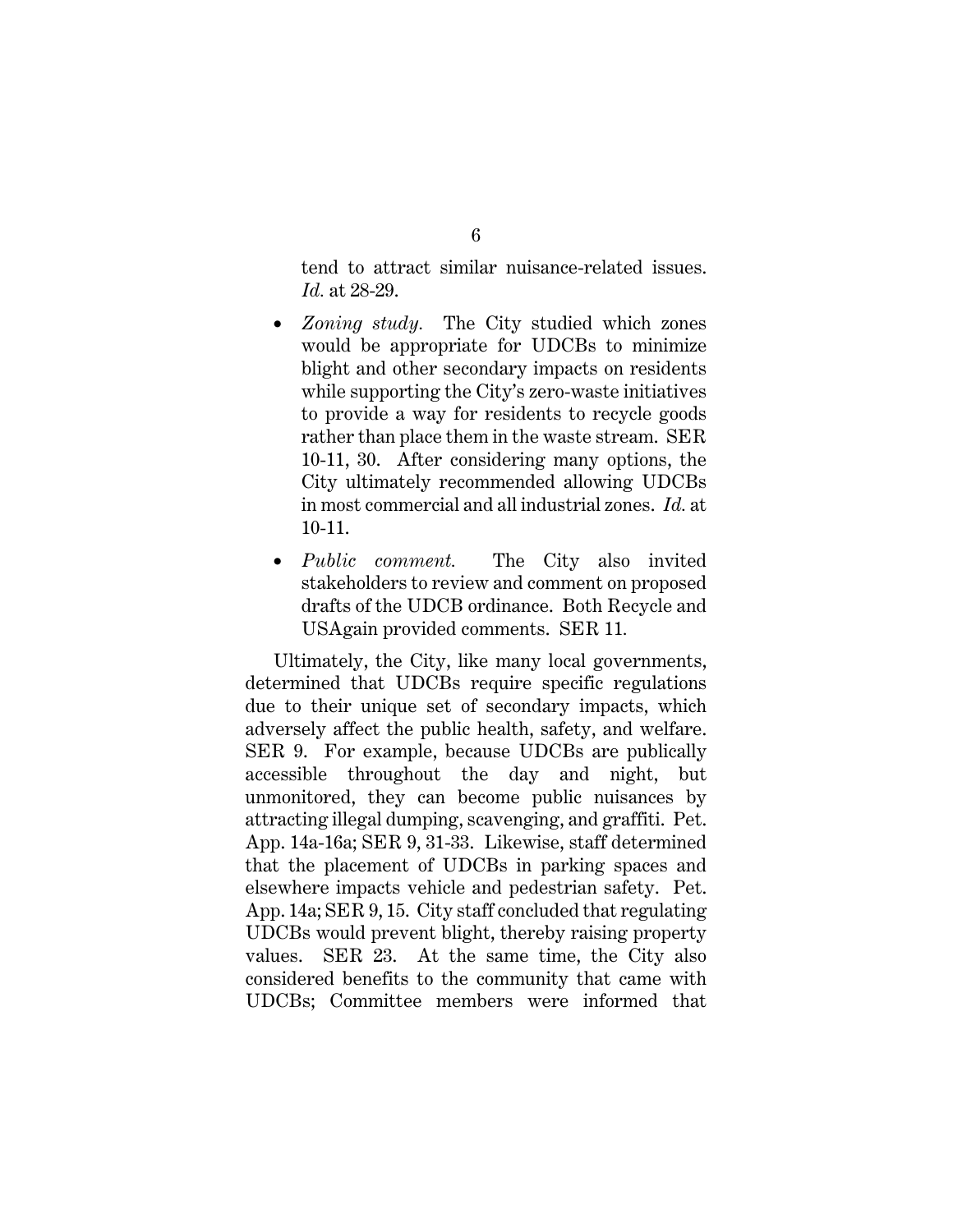UDCBs "support zero-waste policies" and the City ultimately rejected an outright ban on UDCBs because it "may result in an increase in the waste stream." *Id.* at 20, 30.

In October 2015, the City enacted the Ordinance, No. 13335 C.M.S. The Ordinance states that its purpose is to "promote the health, safety, and/or welfare of the public by providing minimum blight-related performance standards for the operation" of UDCBs. Pet. App. 14a (citing Oakland Mun. Code § 5.19.010). To accomplish that goal, the Ordinance sets forth basic requirements for design, geographical location, distance separation, and maintenance of UDCBs, and implements a permit requirement with fees to offset the costs of the program. *Id.* at 3a.

The Ordinance regulates all UDCBs. *See* Pet. App. 2a-3a (quoting Oak. Mun. Code § 5.19.060(A)); *Id.* at 6a. With exceptions not relevant to this case, the Ordinance regulates all UDCBs in the same manner, regardless of whether the owner is a non-profit or a for-profit entity. *Id.* at 2a; SER 11. Likewise, the Ordinance does not distinguish between the causes supported or the particular message promoted by the UDCB operator. Pet. App. 6a-7a; SER 11.

As of 2014, 152 UDCBs existed in the City. SER 7. The City estimated that the Ordinance—with its separation requirements and geographical limitations – could accommodate 137 UDCBs, thus preserving at least 90% of the total UDCBs that existed prior to the enforcement of the Ordinance (a net loss of only 15 boxes), albeit in different locations. *Id.*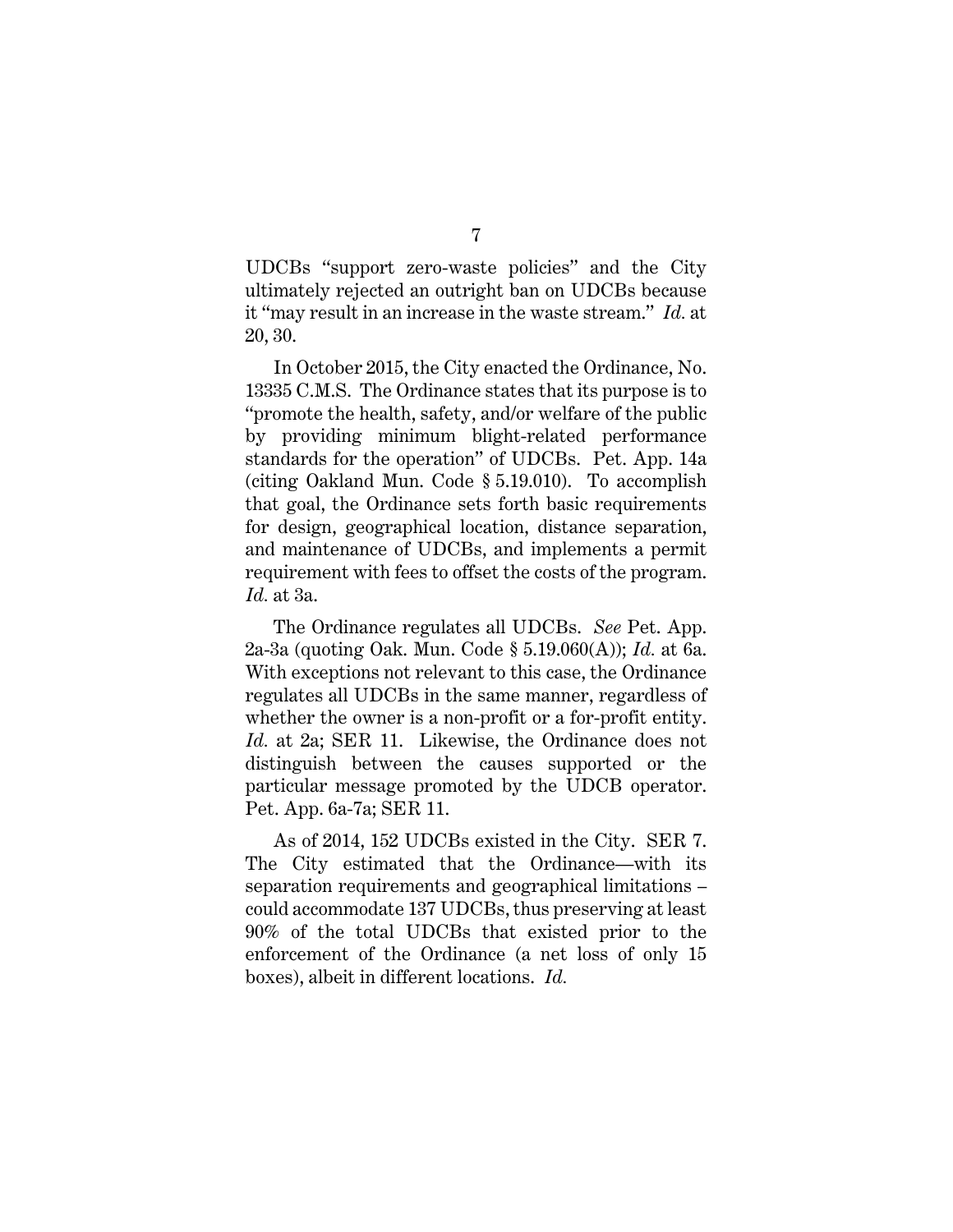### B. Preliminary Injunction Proceedings in the District Court

Recycle brought suit challenging the Ordinance, contending, as relevant here, that the Ordinance violates Recycle's First Amendment right to solicit charitable donations, thereby violating its right to free speech. Pet. App. 2a; *id.* at 19a, 24a. Recycle sought a preliminary injunction. *Id.* at 23a.

The district court denied Recycle's motion. Pet. App. 19a-37a. In arguing that the Ordinance was a contentbased restriction and should therefore be subject to strict scrutiny, Recycle relied on the Sixth Circuit's decision in *Planet Aid v. City of St. Johns*, 782 F.3d 318 (6th Cir. 2015), in which the court found that a ban on UDCBs was not content neutral and thus subject to strict scrutiny. Pet. App. 25a.

The district court explained why the City's Ordinance was materially different from the ordinance in *Planet Aid*. "To begin with," the court observed, the Oakland "[o]rdinance does not totally ban UDCBs. Instead, it regulates the placement, maintenance, and physical characteristics of UDCBs irrespective of their message or affiliated organization." Pet. App. 26a. The district court further found that the City intended the Ordinance to regulate UDCBs in a content-neutral way. *Id.* at 27a.

The district court thus found that intermediate scrutiny applied, and observed that Recycle did not argue that the Ordinance fails to meet that standard. Pet. App. 29a-30a. Finally, the district court addressed Recycle's arguments that the Ordinance's permit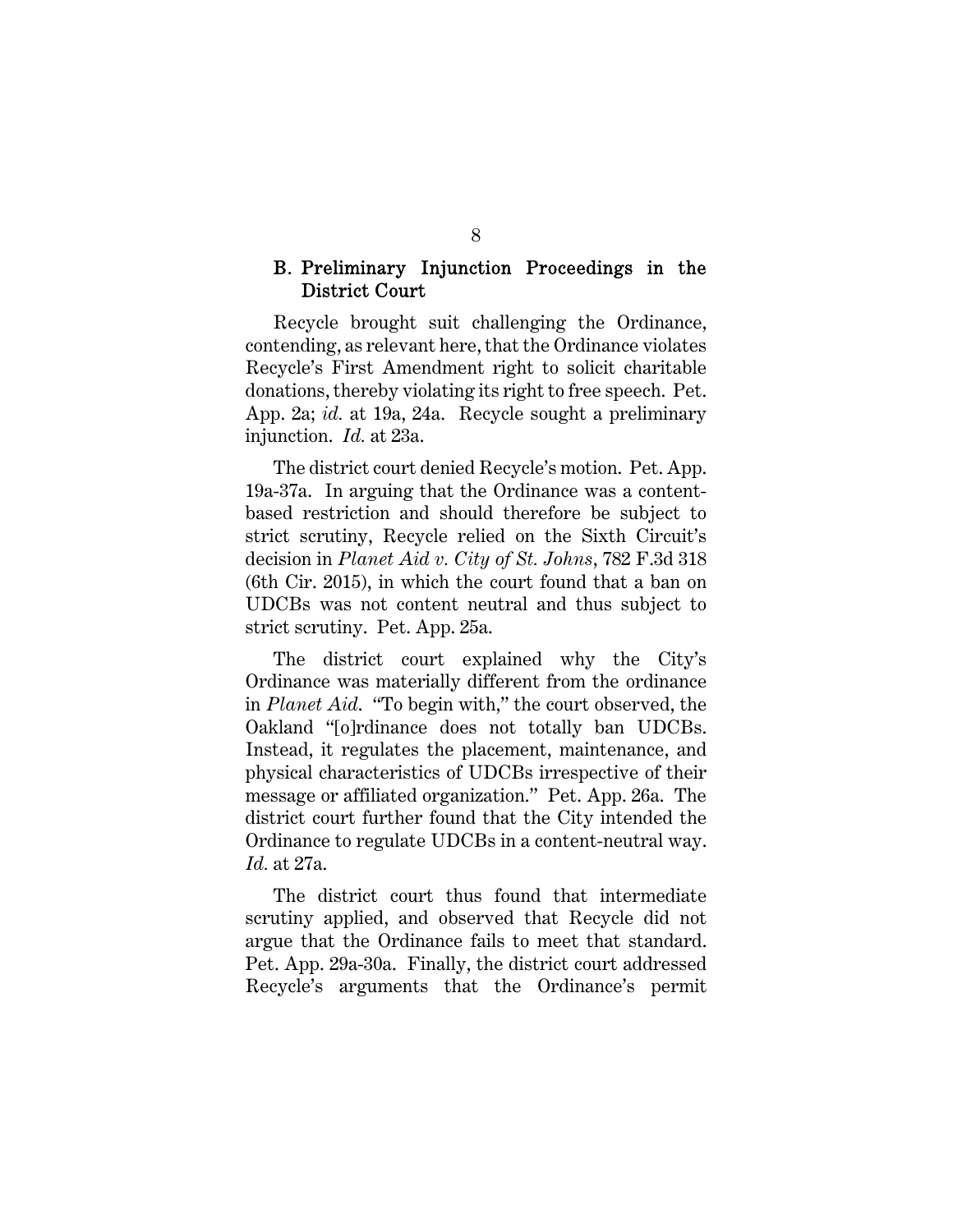application fees were too high. *Id.* at 30a. The fees, the court found, did not exceed the cost of processing the application and were within the range of what other cities charged for these services. *Id.* at 30a-31a. Ultimately, the district court held that it was not likely that Recycle would prevail on the merits of its First Amendment challenge for these reasons, and it further found that Recycle had not shown it would not suffer irreparable harm from the enforcement of the Ordinance. *Id.* at 31a, 35a-37a. The district court accordingly denied Recycle's motion for preliminary relief. *Id.* at 37a.

#### C. Proceedings in the Ninth Circuit

The Ninth Circuit unanimously affirmed the district court's denial of the preliminary injunction. Pet. App. 1a-2a. To begin, the court of appeals assumed without deciding that UDCBs have some expressive aspects, thus triggering the First Amendment. *Id.* at 4a. The court then accepted the proposition that charitable solicitations are protected speech, and moved to the critical question whether the Ordinance is content neutral or content based. *Id.* at 4a-5a.

The Ninth Circuit concluded that the Ordinance is content neutral. Pet. App. 6a-9a. The court found that the Ordinance is not limited to UDCBs soliciting charitable donations and instead applies "to any unattended structure that accepts personal items 'for distribution, resale, or recycling.'" *Id.* at 6a (quoting Oak. Mun. Code § 5.19.050). As the court of appeals explained, it "does not matter *why* the UDCB operator is collecting the personal items." *Id.* at 6a-7a. The Ninth Circuit found that the preliminary injunction record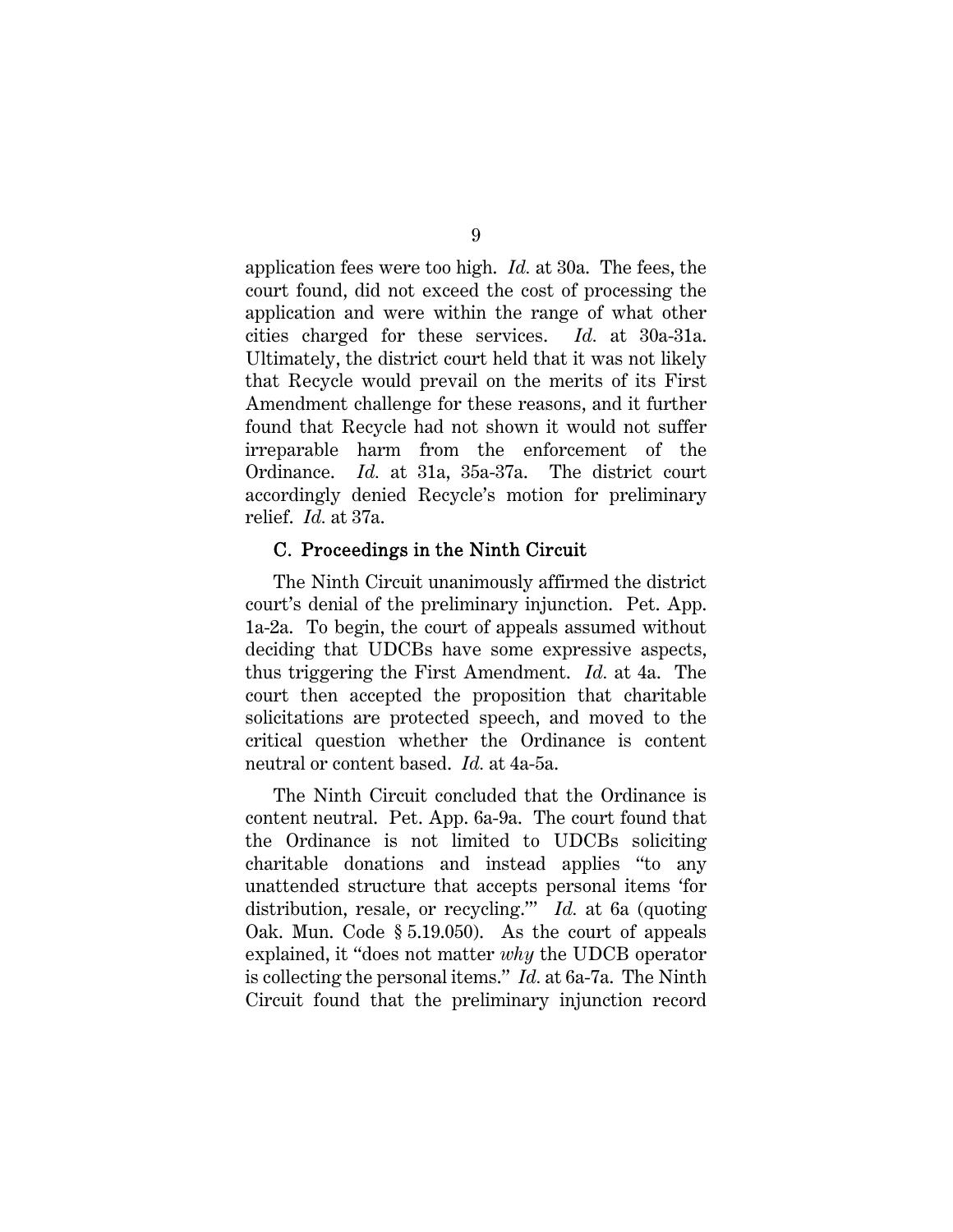established that some UDCB operators exist for charitable purposes, but that for-profit companies are also common in the industry. *Id.* at 7a. The court noted that USAgain, one of the largest UDCB operators in Oakland, is a for-profit company. *Id.*

In concluding that the Ordinance is content neutral, the court of appeals discussed at length the Sixth Circuit's decision in *Planet Aid*, which it found "instructive," but different from the case at bar. Pet. App. 8a. In *Planet Aid*, the Ninth Circuit explained, the Sixth Circuit held the ordinance that banned "UDCBs collecting charitable donations was content based not because it required enforcing officers to look just at the message a UDCB itself was expressing, but because it required officers to *look for a specific message soliciting charitable donations*." *Id.* (emphasis added). Because the ordinance in that case "targeted only those bins engaging in a specific kind of protected expression, it was content based." *Id.* at 9a. In contrast, the Ninth Circuit held, "here the Ordinance does not discriminate on the basis of any message," but rather regulates UDCBs "without regard to the charitable or business purpose" of their existence. *Id.* at 11a.

The Ninth Circuit further observed that this Court's opinion in *Reed v. Town of Gilbert*, 135 S. Ct. 2218 (2015), provided helpful guidance. Pet. App. 10a. The ordinance in *Reed* distinguished between "temporary directional signs," "political signs," and "ideological signs." 135 S. Ct. at 2227. And this Court explained that the ordinance was content based because "[t]he restrictions in the Sign Code that apply to any given sign thus depend entirely on the communicative content of the sign." Pet. App. 10a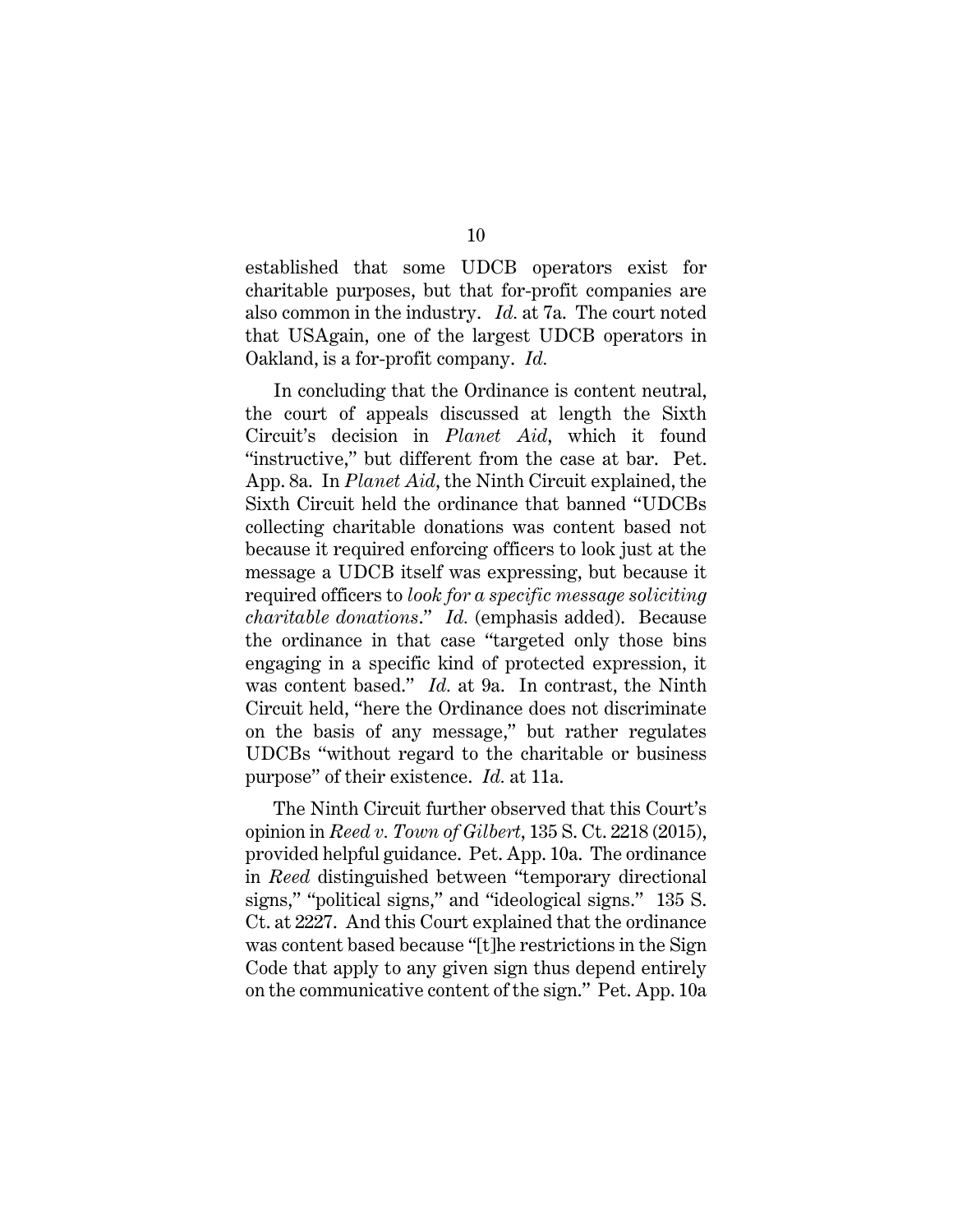(quoting *Reed*, 135 S. Ct. at 2227). Unlike the *Reed*  ordinance, "the Ordinance [here] is indifferent with regard to the nature [of the box's purpose], the inducements provided for donations, or the uses to which the donations will be put." *Id.* at 12a.

The Ninth Circuit held that the Ordinance was instead similar to the content-neutral law in *Turner Broadcasting System, Inc. v. FCC*, 512 U.S. 622 (1994). The law in *Turner Broadcasting* "required 'cable operators to carry the signals of a specified number of local broadcast television stations.'" Pet. App. 11a (quoting *Turner Broadcasting*, 512 U.S. at 630). This Court held the provision in *Turner Broadcasting* was content neutral because it was agnostic as to the "views, programs, or stations the cable operator has selected or will select." *Id.* (quoting *Turner Broadcasting*, 512 U.S. at 644). The Ninth Circuit explained "[t]he same is true here." *Id.* "[T]he purpose of, or message expressed by, [Recycle's] UDCBs is irrelevant to whether they are subject to the Ordinance's requirements." *Id.* at 11a-12a.

The Ninth Circuit acknowledged that the Ordinance imposed additional costs on Recycle and that "the zoning limitations would burden to a degree [Recycle's] ability to express its" charitable message. Pet. App. at 12a. But it found that the fact that the Ordinance burdens UDCBs at all does not mean that the Ordinance is content based; "to prove that the Ordinance is a contentbased regulation," Recycle "would have to show that the law applies to its UDCBs *because* the bins engage in charitable solicitation." *Id.*

Next, the Ninth Circuit turned to whether the City passed the Ordinance with an intent to burden protected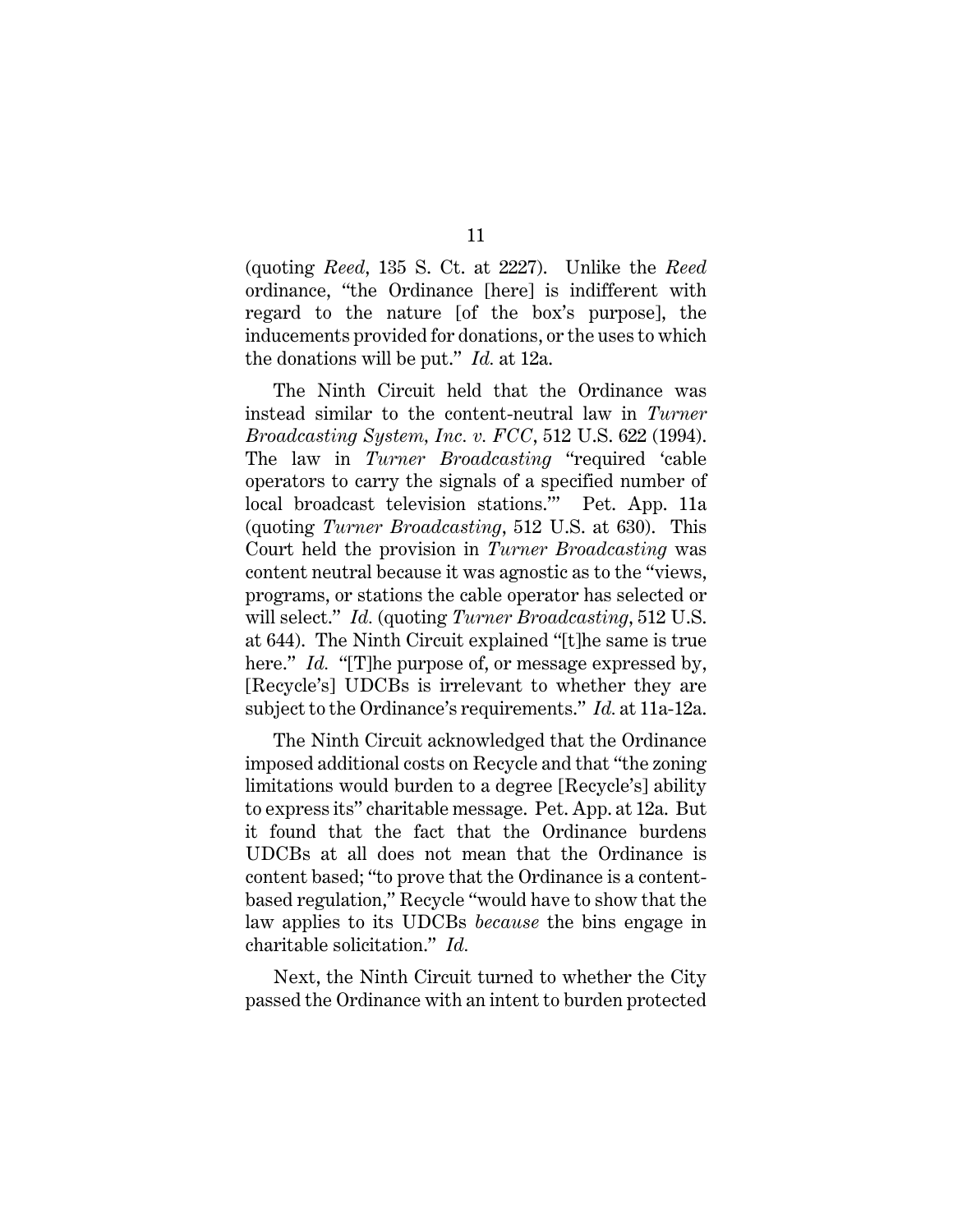speech because it disagreed with UDCBs' message. Pet. App. 13a. At oral argument, Recycle asserted that the purpose of the Ordinance was to support brick-andmortar charities at the expense of charities like Recycle who solicit donations through UDCBs. The Ninth Circuit held that Recycle had waived this argument but that even if the argument were not waived, "we would reject it." *Id.* "That Oakland intended to benefit charity organizations that operate in brick-and-mortar stores is not discrimination on the basis of [Recycle's] message. Rather, it discriminates based on *how* [Recycle] solicits charitable donations." *Id.*

Moreover, the court observed, the record demonstrated that Oakland did not pass the Ordinance with an intent to burden the UDCBs' message. Pet. App. 14a. The Ordinance was justified by "other considerations," including "that UDCBs attract illegal dumping, scavenging, and graffiti, and had been placed in a manner that tended to harm the safety of drivers and pedestrians." *Id.*

Having concluded the Ordinance was content neutral, the Ninth Circuit determined that it survived intermediate scrutiny. Pet. App. 15a. The Ordinance advanced the City's interests in combatting blight, illegal dumping, graffiti, and dangerous traffic impediments. *Id.* And the Ordinance was narrowly tailored—its restriction on UDCBs within 1,000 feet of one another addressed the "clustering" of UDCBs, which can create an appearance of an informal dumping area, attracting unintended items such as couches and electronics. *Id.* at 16a. Nor was the Ordinance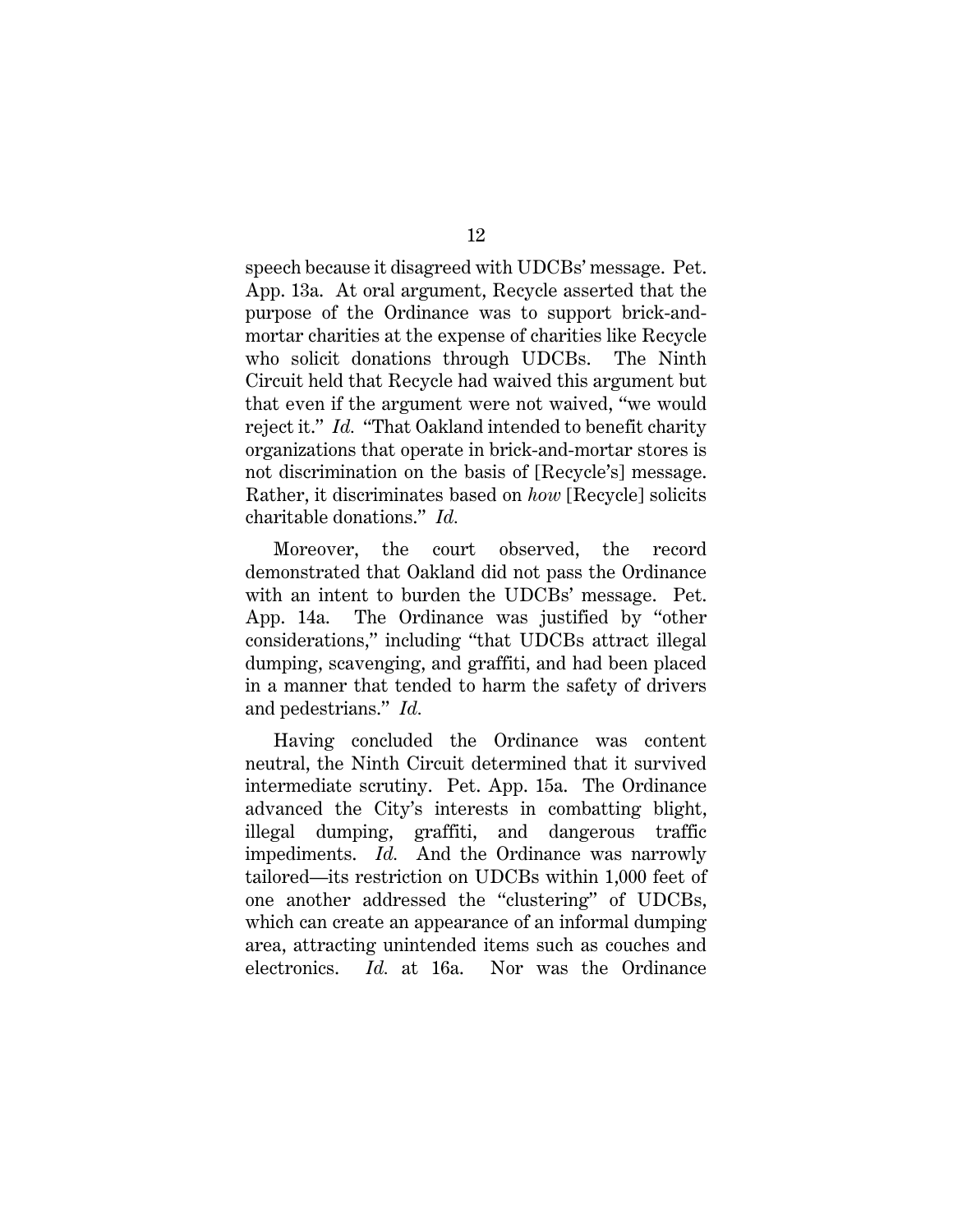overbroad, since reasonable opportunities to establish UDCBs still existed. *Id.* at 17a.

Ultimately, the Ninth Circuit affirmed the district court's denial of Recycle's motion for a preliminary injunction because Recycle was not likely to succeed on the merits of its First Amendment claim. Pet. App. 18a.

Proceedings in the district court are currently stayed by agreement of the parties pending resolution of any proceedings in this Court. *See Recycle for Change v. City of Oakland*, 3:15-cv-05093-WHO (N.D. Cal.), Dkt. 57.

#### REASONS FOR DENYING THE PETITION

Recycle asks this Court to review whether the Ninth Circuit correctly found the Ordinance to be content  $neutral.<sup>2</sup>$  There is no circuit split on that question because the City's Ordinance is materially distinguishable from the regulations at issue in the few other cases addressing regulations of UDCBs. Moreover, the Ninth Circuit's decision below is entirely consistent with this Court's First Amendment jurisprudence addressing the boundary between content-neutral and content-based regulations. And even if a circuit split existed on this question (and it does not) this case would not present a good vehicle for resolving these issues, and this Court's review would benefit from further percolation given the dearth of

 $\overline{a}$ 

<sup>2</sup> Recycle does not seek review of other aspects of the Ninth Circuit's decision, including the Ninth Circuit's conclusion that the Ordinance survives intermediate scrutiny. Pet. App. 15a-18a.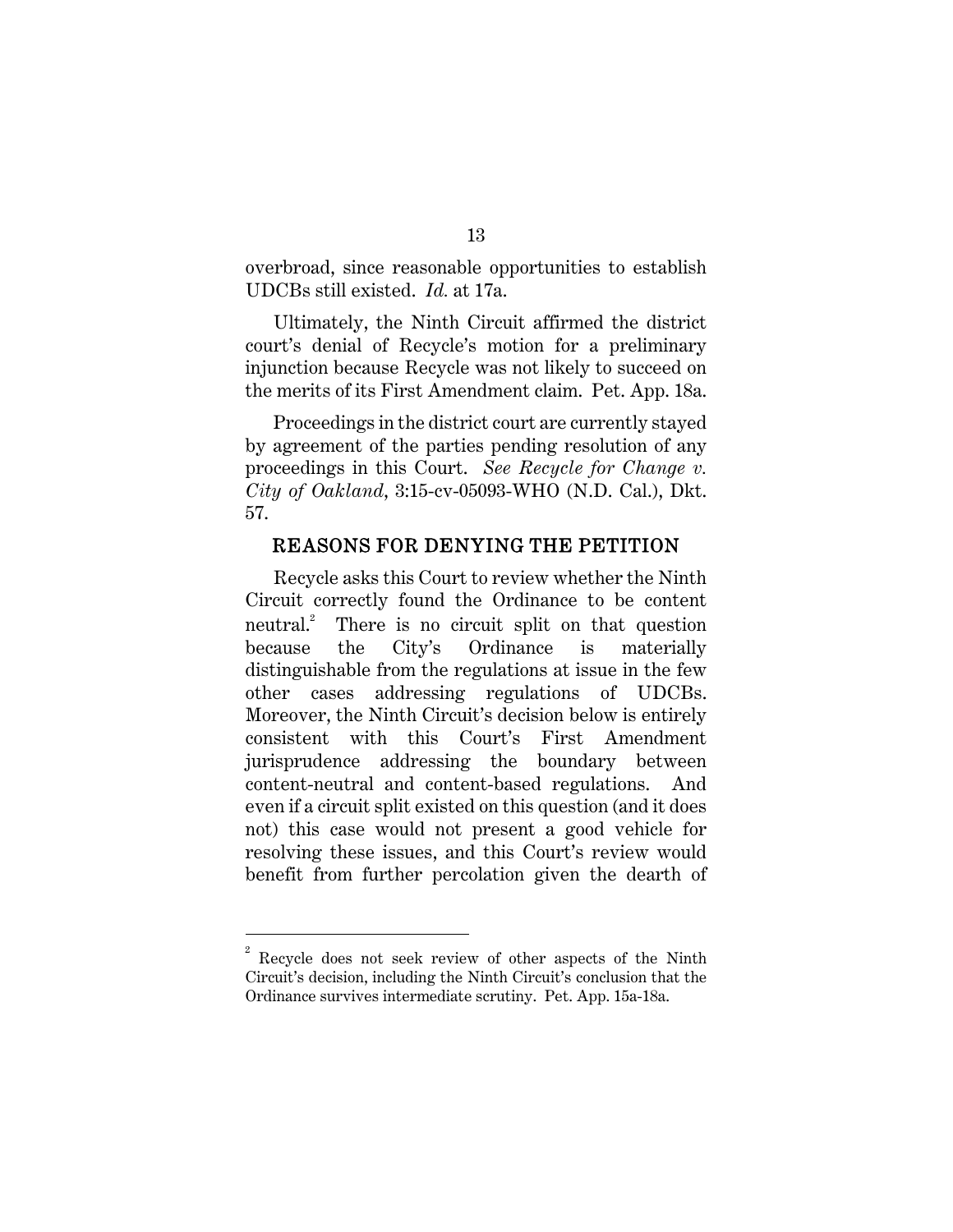appellate authority on UDCBs and the limited preliminary injunction record in this case.

### I. There Is No Circuit Split On The Question Presented

There is no conflict of authority between the courts of appeal for this Court to review. Recycle claims that a conflict exists between the Ninth Circuit's decision in this case and the Sixth Circuit's opinion in *Planet Aid v. City of St. Johns*, 782 F.3d 318 (6th Cir. 2015). But the Ninth Circuit expressly and correctly distinguished *Planet Aid*. Pet. App. 8a-9a. The ordinance in *Planet Aid*, unlike the City's Ordinance, banned a subset of UDCBs outright and did so on the basis of the expressive message of the UDCB operator. 782 F.3d at 320. Specifically, the Planet Aid ordinance "ban[ned] only those unattended, outdoor receptacles with an expressive message on a particular topic—charitable solicitation and giving." *Id.* at 328. Because the First Amendment protects speech soliciting charitable donations, the Sixth Circuit held that the ordinance banning only UDCBs accepting charitable donations was content based. *Id.*

As the Ninth Circuit observed, "[i]n *Planet Aid*, the bins' message of charitable giving was viewed as 'content' because it is a particular kind of protected speech." Pet. App. 9a. By contrast, the Ordinance regulates Oakland's UDCBs even-handedly, without regard to whether operator is engaged in a for-profit business or a charitable enterprise: "[T]he Ordinance regulates the unattended collection of personal items for distribution, reuse, and recycling, without regard to the charitable or business purpose for doing so," conduct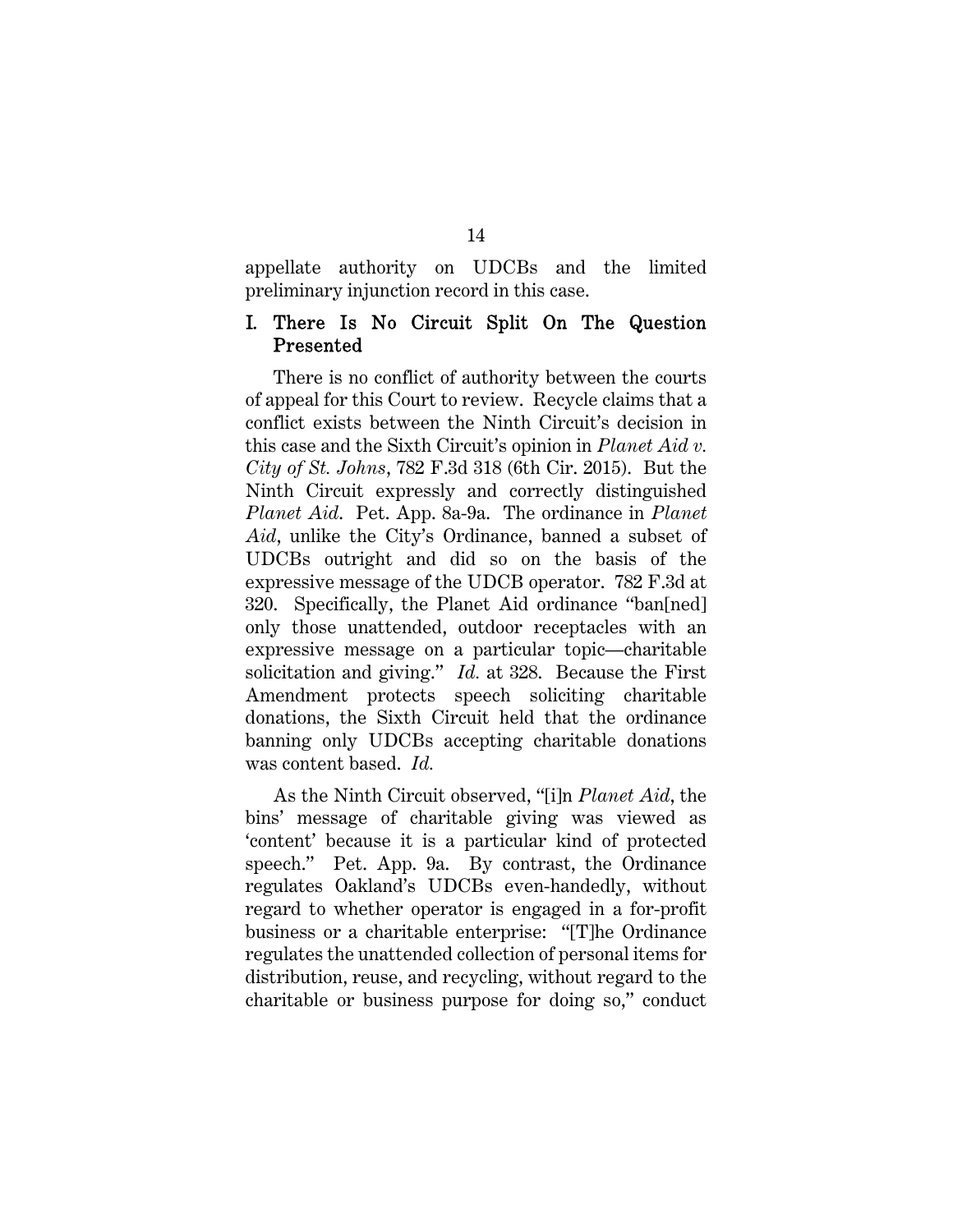which "is neither expressive nor communicative." *Id.* at 11a. Indeed, the City's Ordinance is just the type of regulation that the Sixth Circuit in *Planet Aid*  suggested would be constitutional—one that merely regulates receptacles' "height, size, cleanliness, [and] where they may be located," rather than "ban[ning] altogether an entire subclass of physical, outdoor objects—those with an expressive message protected by the First Amendment." *Planet Aid*, 782 F.3d at 329-30.

Recycle also claims that a conflict exists between the Ninth Circuit and the Fifth Circuit's decision in *National Federation of the Blind of Texas, Inc. v. Abbott*, 647 F.3d 202 (5th Cir. 2011). Recycle did not even cite *Abbott* until its reply brief in the Ninth Circuit, and for good reason: It, too, is distinguishable. Unlike the Ordinance here, the regulation in *Abbott* did not address the appearance, placement, fees, or approval of the UDCBs themselves. Instead, the challenged regulation in *Abbott* was a provision requiring professional fundraisers that solicit donations on behalf of charities through UDCBs to disclose the amount the charity pays to the fundraiser. *Id.* at 206-07, 211. Because that regulation compelled the disclosure of fee arrangements based on the charitable purpose of the UDCB, the Fifth Circuit held that the appropriate standard was the strict scrutiny found in this Court's line of cases regarding regulations targeted at charitable solicitations: *Riley v. National Federation of the Blind of North Carolina, Inc.*, 487 U.S. 781 (1988); *Secretary of State of Maryland v. Joseph H. Munson Co.*, 467 U.S. 947 (1984), and *Village of Schaumburg v. Citizens for a*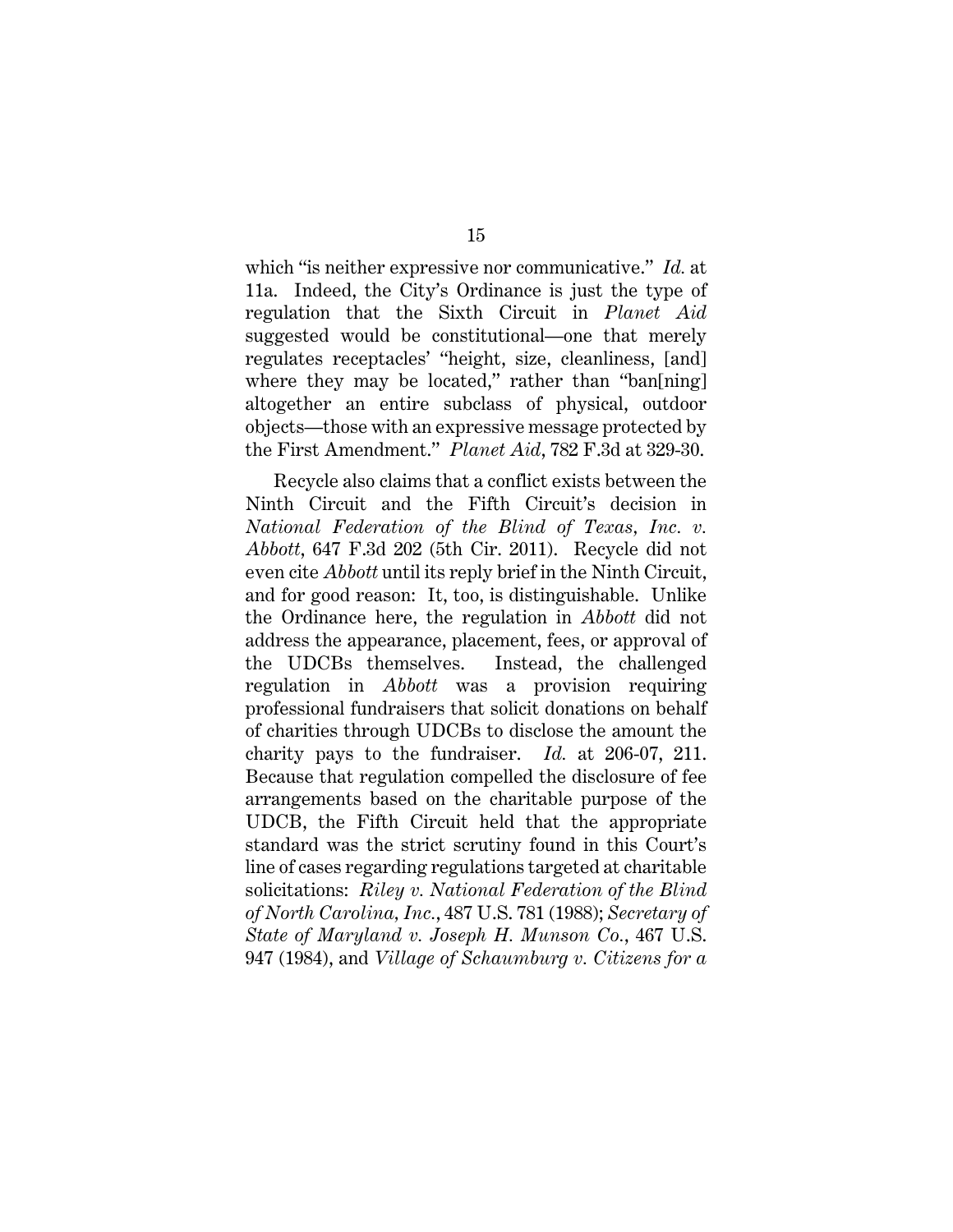*Better Environment*, 444 U.S. 620 (1980). *Abbott*, 647 F.3d at 212-13.

That holding has no relevance here. The City's Ordinance does not single out charitable UDCBs in any way, let alone require disclosure of the amount that professional fundraisers are paid by charities for their services concerning UDCBs. The Ninth Circuit thus did not create a circuit split with *Abbott* by concluding that the City's even-handed, non-charitable-speech compelling ordinance, was content neutral.

Finally, the district court opinion that Recycle cites is similarly distinguishable. *Linc-Drop, Inc. v. City of Lincoln*, 996 F. Supp. 2d 845 (D. Neb. 2014), involved a municipal ordinance restricting UDCBs to certain nonprofit organizations and "require[ing] that at least 80 percent of the proceeds from the boxes be used for charitable purposes." *Id.* at 847. The district court analyzed this Court's precedent in *Riley*, *Munson*, and *Schaumburg*, and summarized those cases as "invalidat[ing] laws that prohibited charitable organizations or fundraisers from engaging in charitable solicitation if they spent high percentages of donated funds on fundraising." *Id.* at 852 (quoting *Illinois ex rel. Madigan v. Telemarketing Assocs., Inc.*, 538 U.S. 600, 619 (2003)).

Based on this synopsis, it is evident why that line of cases (and strict scrutiny) applied to the regulation at issue in *Linc-Drop*, but does not apply to the Ordinance at issue here: the former banned certain groups from making charitable solicitations; the latter only provides content-neutral regulation on the time, place, and manner of a certain method of solicitation. Thus, the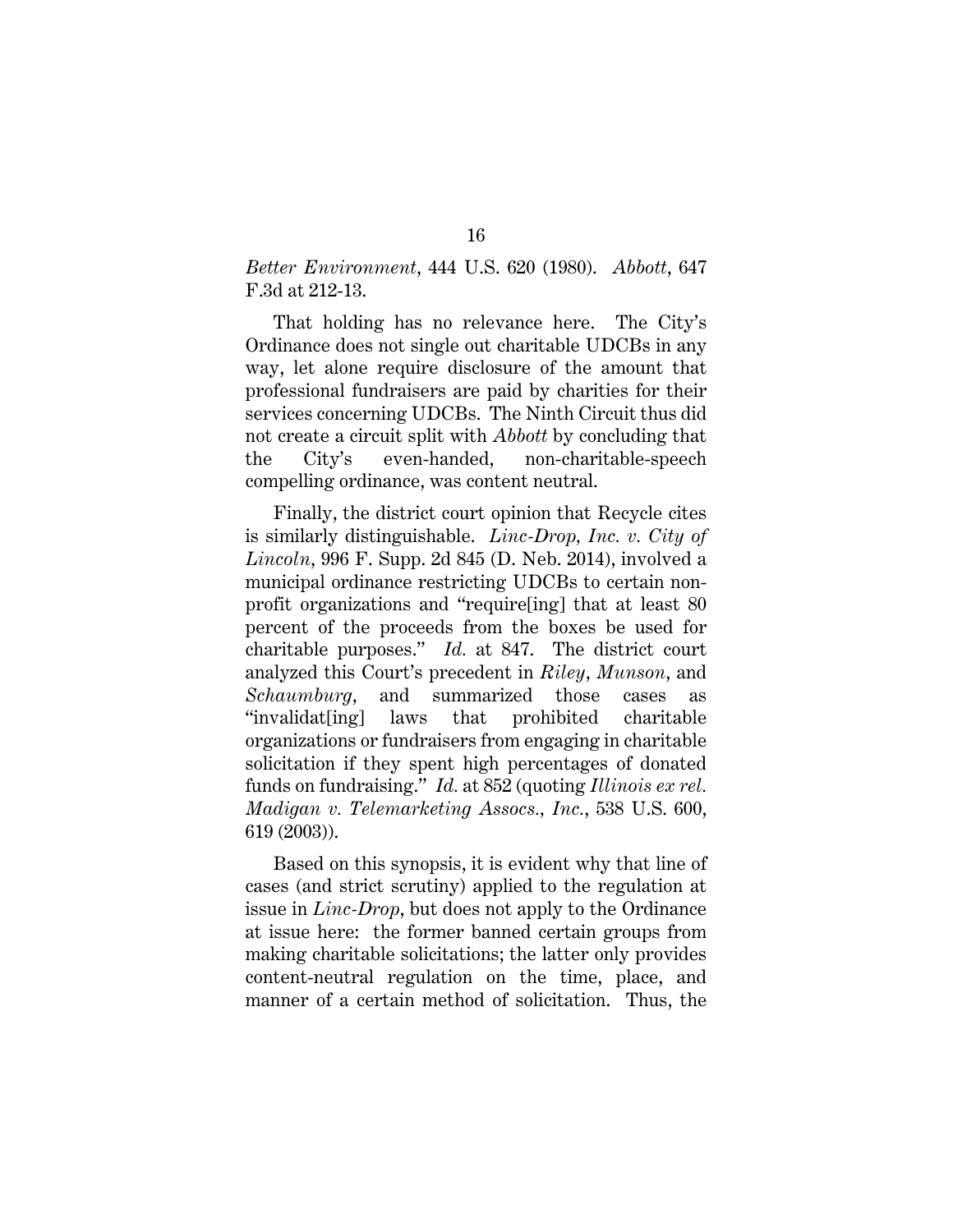district court's holding in *Linc-Drop* that Lincoln's "80 percent requirement cannot survive comparison to *Schaumburg*, *Munson*, and *Riley*" has no bearing on this case, and certainly does not constitute a split among the courts. *Id.* at 854.

In short, the Ninth Circuit's opinion in this case is a careful decision that expressly distinguishes other authority. It did not create a circuit split.

#### II. The Ninth Circuit's Decision Is Consistent With This Court's First Amendment Teachings

Certiorari is also not warranted because the Ninth Circuit's decision is entirely consistent with this Court's First Amendment jurisprudence. A regulation is content based if it "applies to particular speech because of the topic discussed or the idea or message expressed." *Reed*, 135 S. Ct. at 2227. When a facially-neutral restriction is not based on "disagreement with the message" and is "justified without reference to the content of the regulated speech," intermediate scrutiny applies. *Id.* (quoting *Ward v. Rock Against Racism*, 491 U.S. 781, 791 (1989)).

Citing this Court's precedent, the Ninth Circuit held that "the Ordinance is content neutral because it does not, on its face, discriminate on the basis of content; can be justified without reference to the content of the regulated speech; and there is no evidence that Oakland adopted the Ordinance because it disagreed with the message conveyed by the UDCBs." Pet. App. 6a.

The Ninth Circuit explained in depth why the Ordinance was content neutral under this Court's decisions in *Reed* and *Turner Broadcasting*. The Sign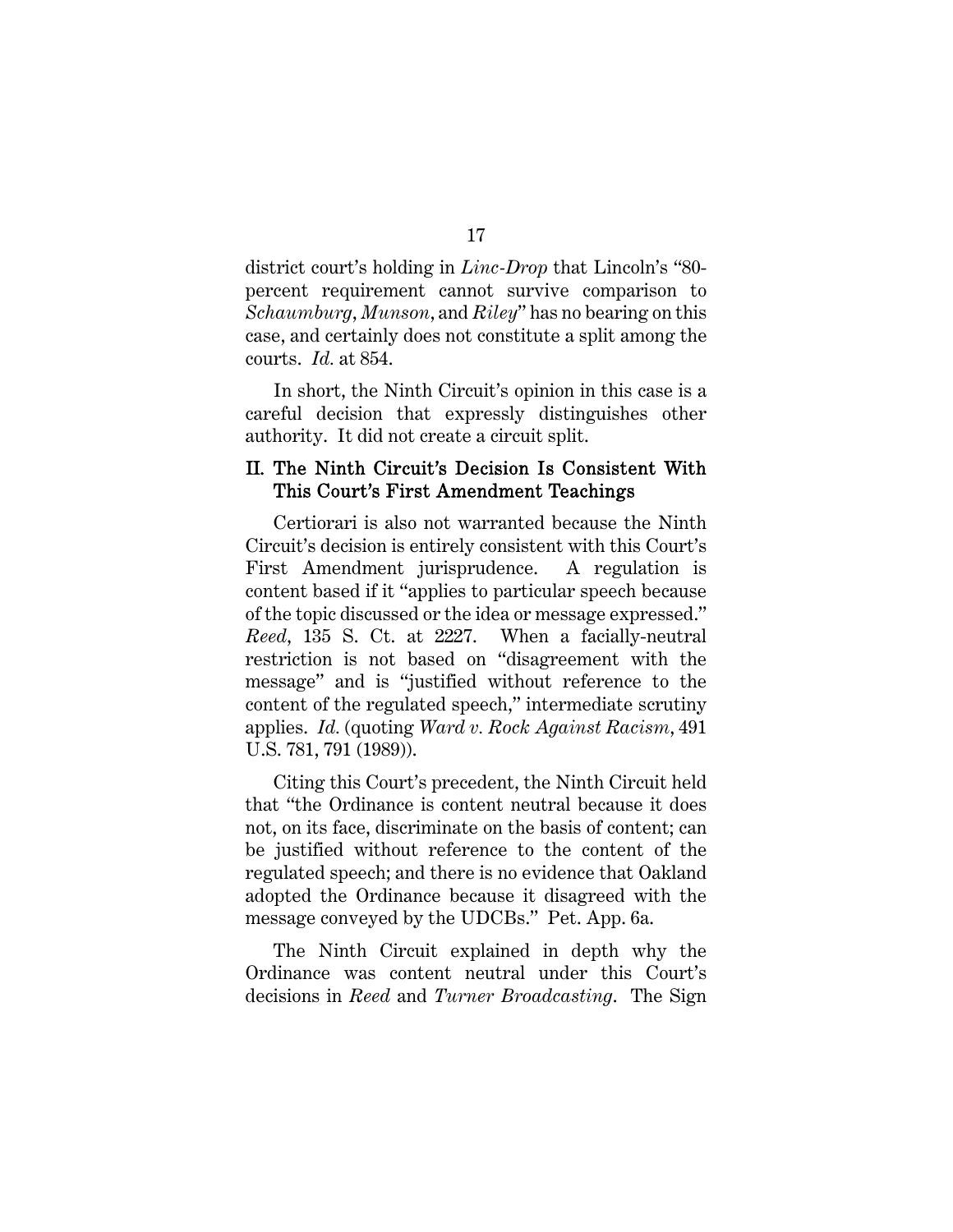Code in *Reed* distinguished between "temporary directional signs," "political signs," and "ideological signs." Pet. App. 10a (quoting *Reed*, 135 S. Ct. at 2227). This Court held that the regulation was content based because "[t]he restrictions in the Sign Code that apply to any given sign thus depend entirely on the communicative content of the sign." *Reed*, 135 S. Ct. at 2227. Specifically, "the Church's signs inviting people to attend worship services are treated differently from signs conveying other types of ideas." Pet. App. 10a (quoting *Reed*, 135 S. Ct. at 2227). The Ninth Circuit distinguished the Ordinance from the Sign Code in *Reed* because "the Ordinance does not discriminate on the basis of any message—whether by targeting speech written on the boxes or by targeting the substantive content of the boxes' inherent expressive component." Pet. App. 11a.

The Ninth Circuit found the regulation more akin to the one this Court addressed in *Turner Broadcasting System, Inc. v. FCC*, 512 U.S. 622 (1994). Pet. App. 11a. In that case, the Court held that the "must-carry" provisions that required cable operators to carry the signals of a set number of local broadcast television stations was content neutral because the law "did not 'impose[] a restriction, penalty, or burden by reason of the views, programs, or stations the cable operator has selected or will select.'" *Id.* (quoting *Turner Broadcasting*, 512 U.S. at 644-45).

Here, the Ninth Circuit observed, "the purpose of, or message expressed by, [Recycle's] UDCBs is irrelevant to whether they are subject to the Ordinance's requirements." Pet. App. 11a-12a; *see also id.* (quoting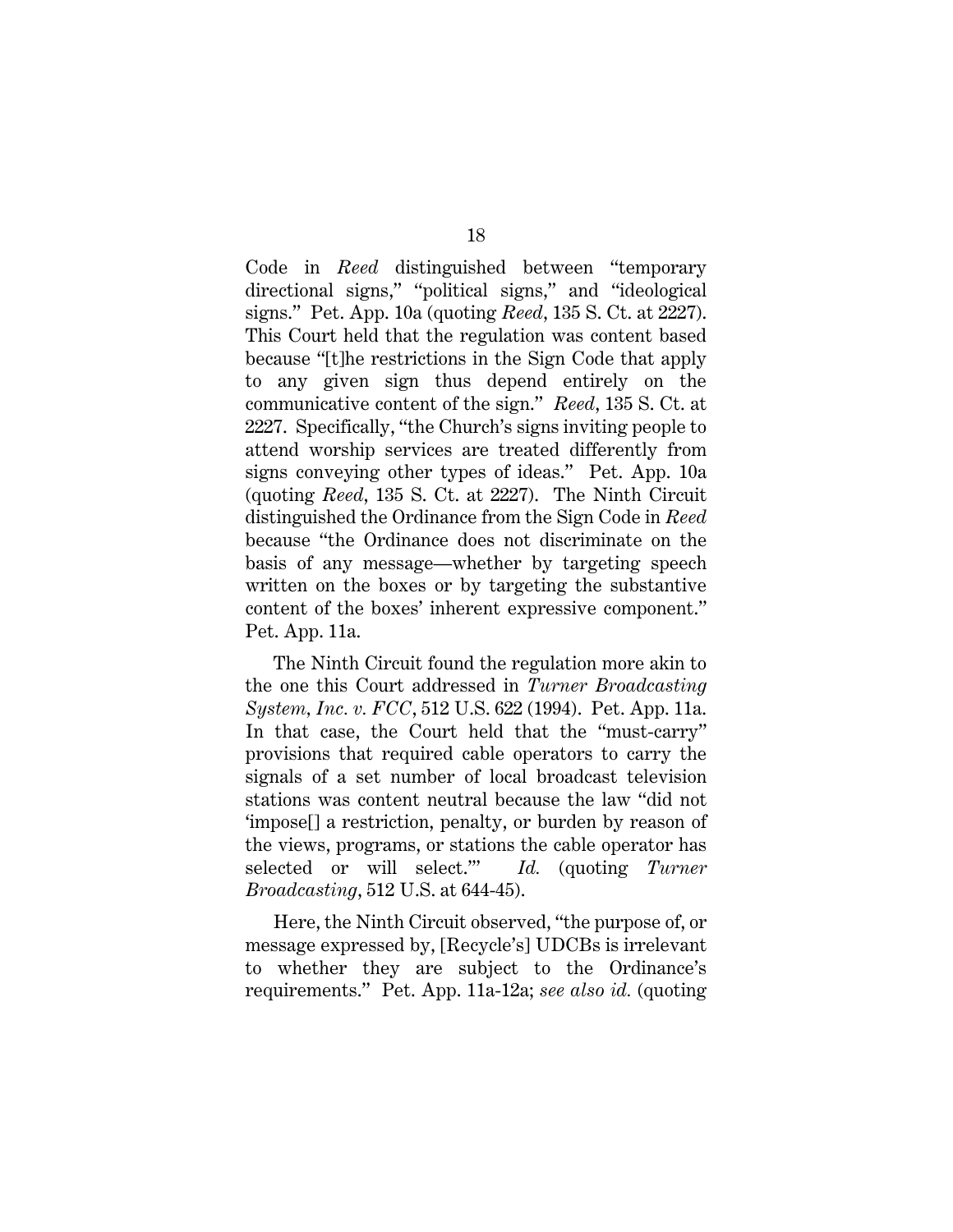*Ward*, 491 U.S. at 791 ("A regulation that serves purposes unrelated to the content of expression is deemed neutral, even if it has an incidental effect on some speakers or messages but not others.")). In short, the Ordinance regulates all UDCBs regardless of what they "say." *See id.* at 12a ("Although the function of the boxes requires that they contain a message explaining their function, the Ordinance is indifferent with regard to the nature of that explanation, the inducements provided for donations, or the uses to which the donation will be put.").

As a result, this case is unlike this Court's precedent on which Recycle relies in its petition. In *City of Cincinnati v. Discovery Network, Inc.*, 507 U.S. 410 (1993), for example, the regulation in question banned newsracks that distributed "commercial handbills" but not "newspapers." *Id.* at 429. And in *Schaumburg*, 444 U.S. 620, the ordinance prohibited outright the solicitation of contributions by only *some* charitable organizations. *Id.* at 636 (ordinance "prohibit[ed] solicitation by charities that spend more than onequarter of their receipts on fundraising, salaries, and overhead"). Unlike the regulations in *Discovery Networks* and *Schaumburg*, the Ordinance here does not meaningfully distinguish nor treat differently any UDCB operators, and does not ban anything outright.

Instead, the Ordinance sets forth basic requirements for design, geographic location, distance separation, and maintenance, and implements a permit requirement with fees to defray the cost of administering the program. These features are the type of reasonable regulations this Court has deemed content neutral time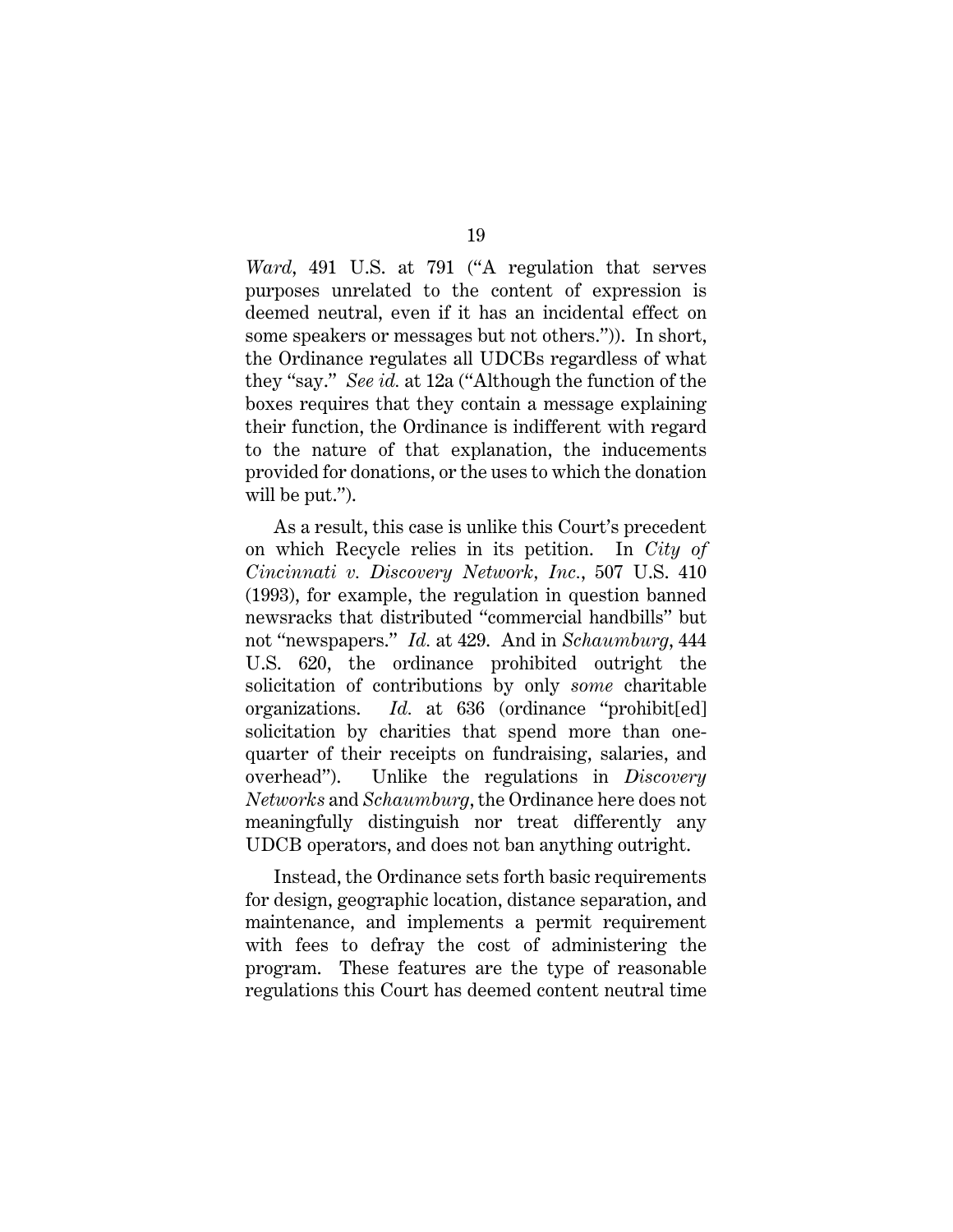and again*. See Reed*, 135 S. Ct. at 2232 (observing "Town has ample content-neutral options to resolve problems with safety and aesthetics," including sign regulation relating to "size, building materials, lighting, moving parts, and portability"); *Members of City Council of L.A. v. Taxpayers for Vincent*, 466 U.S. 789, 804 (1984) (ordinance prohibiting the posting of signs on public property "is neutral—indeed it is silent—concerning any speaker's point of view"); *Turner Broadcasting*, 512 U.S. at 632 (law "subject[s] all but the smallest cable systems nationwide to must-carry obligations"); *Ward v. Rock Against Racism*, 491 U.S. 781, 787 (1989) (regulation provided that "the city [would] furnish high quality sound equipment and retain an independent, experienced sound technician for all performances at the bandshell"); *Discovery Network*, 507 U.S. at 417 (noting that Cincinnati could have addressed its concerns regarding visual blight caused by littering caused by newsracks "by regulating their size, shape, appearance, or number").

Recycle's contention that the Ordinance is content based because it does not regulate all receptacles is particularly misplaced given that those other containers are *already* subject to regulation, which the City concluded were not appropriate for the regulation of UDCBs. *See supra*, at 4-5. Nothing in the First Amendment requires a city to regulate all receptacles in a single blunderbuss piece of legislation or to ignore the particular problems posed by different kinds of receptacles. On the contrary, the First Amendment leaves government bodies with ample room to take incremental regulatory steps, imposing "no freestanding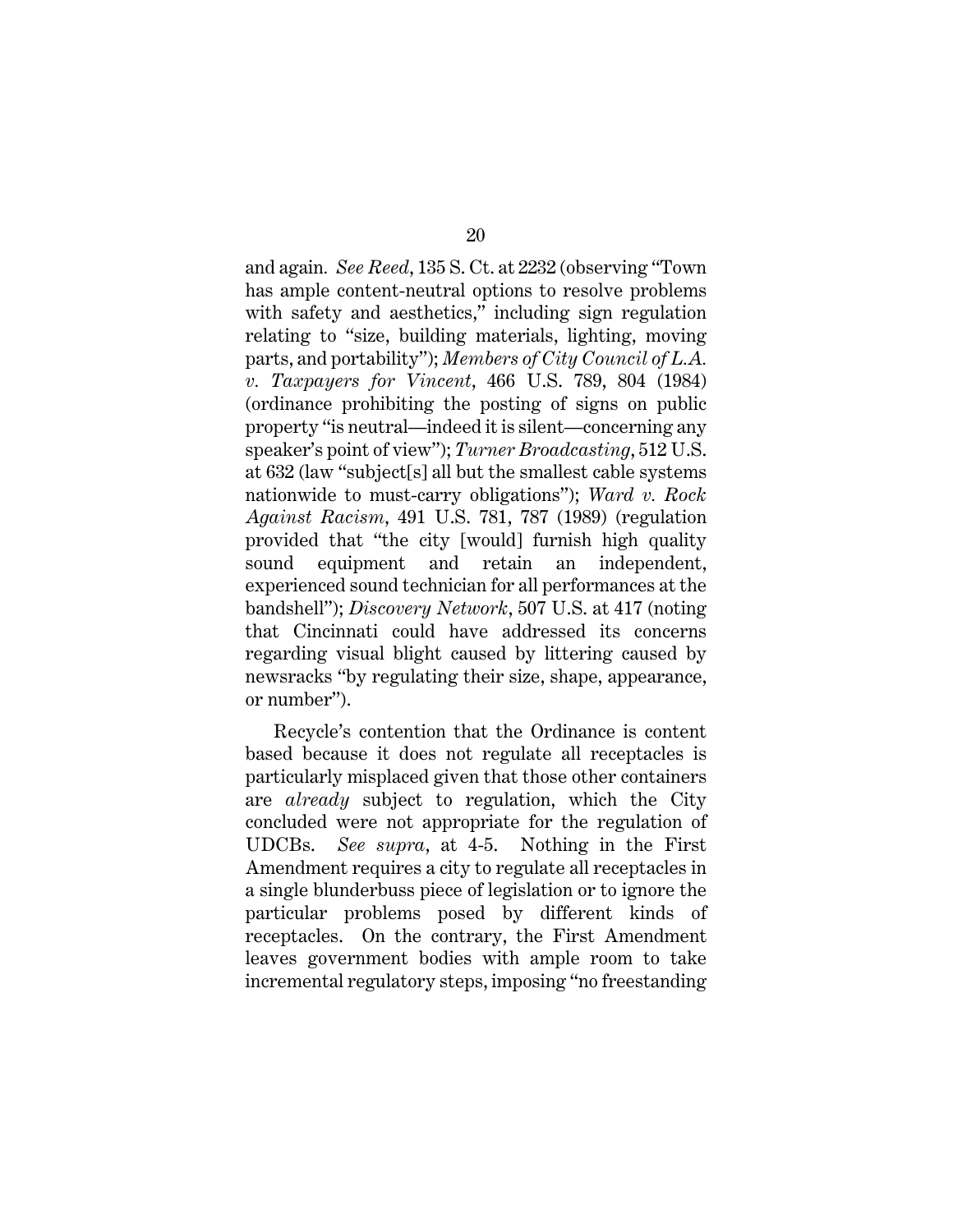'underinclusiveness limitation.'" *Williams-Yulee v. Fla. Bar*, 135 S. Ct. 1656, 1668 (2015). In other words, a municipality "need not address all aspects of a problem in one fell swoop." *Id.* Consistent with this rule, the Court has "upheld laws—even under strict scrutiny that conceivably could have restricted even greater amounts of speech in service of their stated interests." *Id.* (citing cases).

Of particular relevance here, the Court has upheld against First Amendment challenges regulations that provided only a partial solution to the government's aesthetic interests. *See, e.g.*, *Vincent*, 466 U.S. at 811 ("[T]he aesthetic interest in the elimination of signs on public property is not compromised by failing to extend the ban to private property  $\dots$ . Even if some visual blight remains, a partial, content-neutral ban may nevertheless enhance the City's appearance."); *Metromedia, Inc. v. City of San Diego*, 453 U.S. 490, 511- 12 (1981) (plurality op.) (regulation banned offsite advertising but not on-site advertising; "whether onsite advertising is permitted or not, the prohibition on offsite advertising is directly related to the stated objectives of traffic safety and aesthetics"). Indeed, if Recycle were correct that the Ordinance is content based because it regulates UDCBs but not other rectangular bins, government entities would be required to pass broad, generally-applicable regulations to ensure those regulations are content neutral. But such poorlytailored regulations would no doubt fail to meet intermediate scrutiny's tailoring requirement. Nor would such regulations be wise as a matter of policy. The Constitution does not require such a result.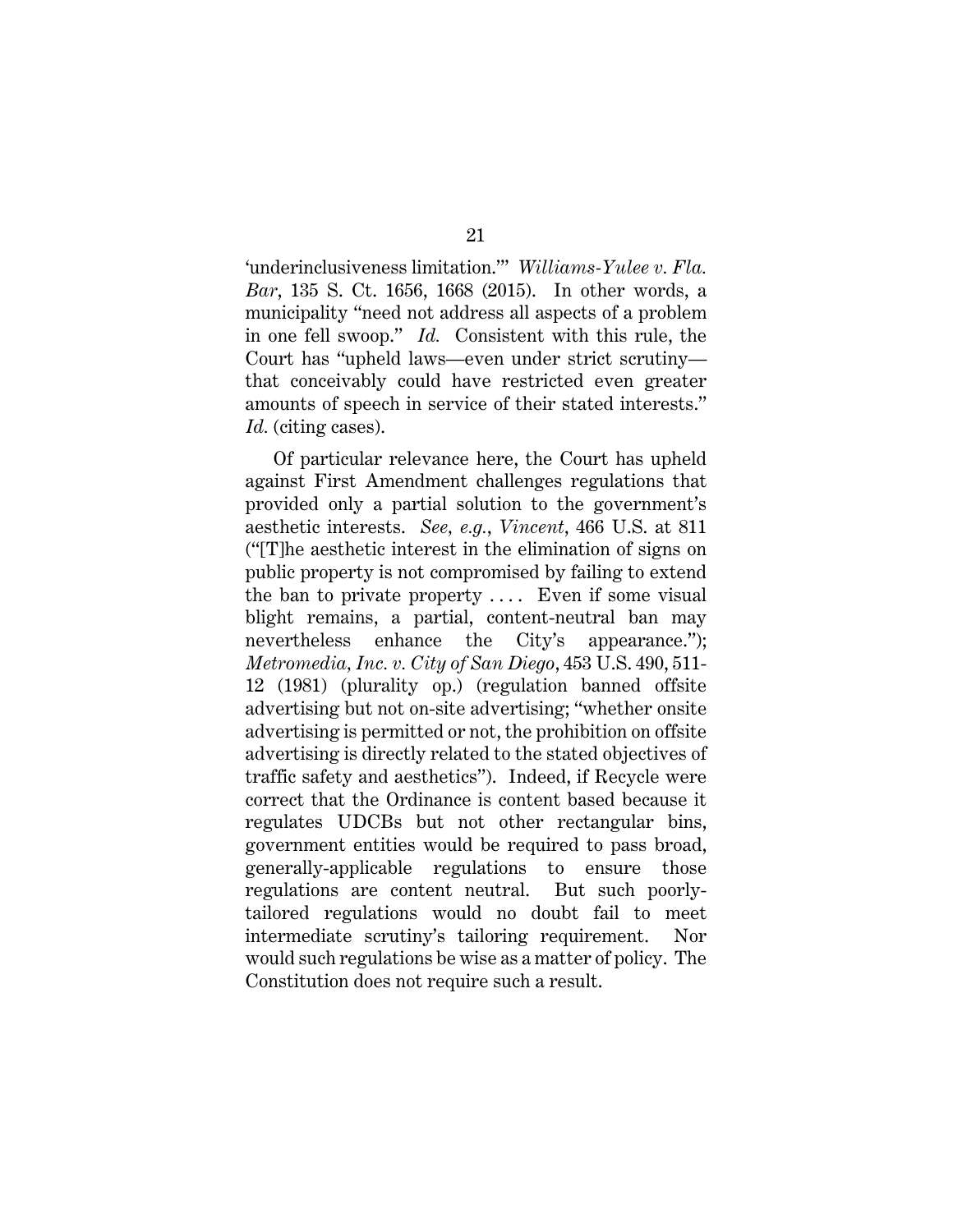Finally, the Ninth Circuit's decision is consistent with this Court's precedent holding that inspection of the speaker's message is insufficient to render a regulation content based. For example, as the Ninth Circuit observed, this Court in *Hill v. Colorado*, 530 U.S. 703 (2000), rejected the argument that the abortionprotesting law in question was content based "[b]ecause the content of oral statements made by an approaching speaker must sometimes be examined to determine whether the approach is covered by the statute." *Id.* at 720.<sup>3</sup> The Court stated that it has "never held, or suggested, that it is improper to look at the content of an oral or written statement in order to determine whether a rule of law applies to a course of conduct." *Id.* at 721. Ultimately, the Court held that the regulation in *Hill*  was content neutral because "it is not a 'regulation of speech'" per se, but "a regulation of the places where some speech may occur." *Id.* at 719. The same is true here.

In short, the Ninth Circuit's decision did not create any new rules and is entirely consistent with this Court's precedent.

## III.This Case Is Not An Appropriate Vehicle For The Question Presented

Even if there were a split (and there is not), this case would not be an appropriate vehicle for addressing the

 $\overline{a}$ 

 $^3$  The Ninth Circuit cited and quoted *Hill*, Pet. App. 7a, and did not, as Recycle suggests, rely only on "its own reversed decision in *Reed v. Town of Gilbert.*" Pet. at 17.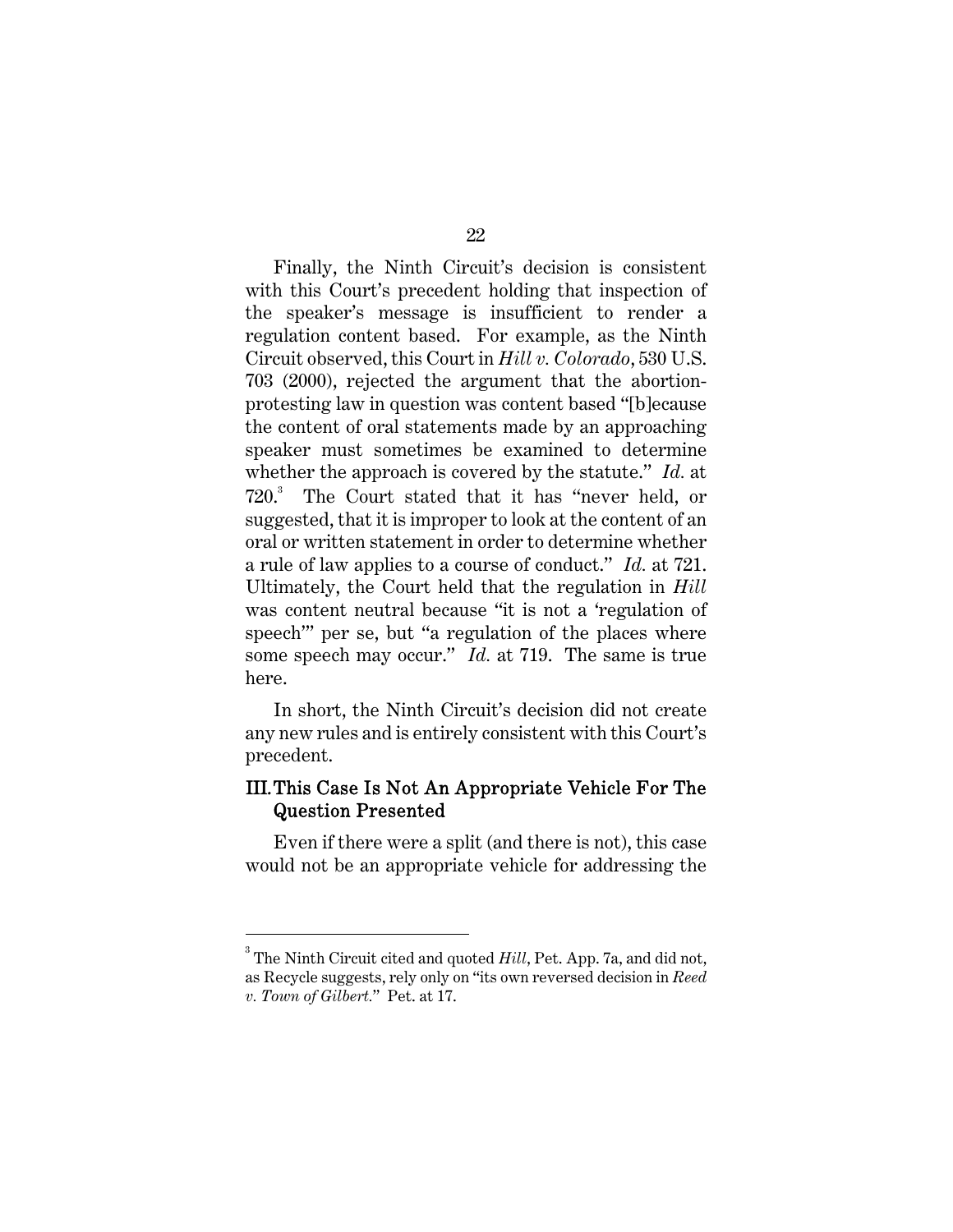First Amendment's application to the regulation of UDCBs.

*First*, it would be premature for this Court to review UDCB regulation now. Recycle observes that "[m]unicipalities, counties, and states in *every* federal judicial circuit have passed laws restricting donation bins," Pet. 18 (emphasis in original), but the paucity of cases addressing them suggests that such laws have been uncontroversial. If UDCB regulation ultimately leads to differing legal conclusions in differing jurisdictions, this Court can consider whether certiorari would be warranted at that time.

It is for that reason that Recycle's claim that the decision below has created "analytical confusion," Pet. 20, is overblown to say the least. Recycle's evidence of "confusion" is a single presentation at a single conference. And that lone source does not say anything about confusion, but rather asserts correctly that this is a "[r]elatively new arena of regulation." Bart W. Brizee & Deborah J. Fox, *Reed's Impact on Solicitation Ordinances: Regulating Content, Conduct, or Communications?*, 5 League of California Cities 2017 Annual Conference & Expo (Sept. 15, 2017).<sup>4</sup>

*Second*, this case does not present the Court with an opportunity to address the issues that were dispositive in the limited body of case law that does exist concerning UDCBs. The City's Ordinance does not *ban* UDCBs, as did the regulation in *Planet Aid*, it does not *compel*  disclosure of the payments made by a charitable

 $\overline{a}$ 

 $^4$ Available at http://bit.ly/2lSlbIm (accessed Nov. 5, 2017).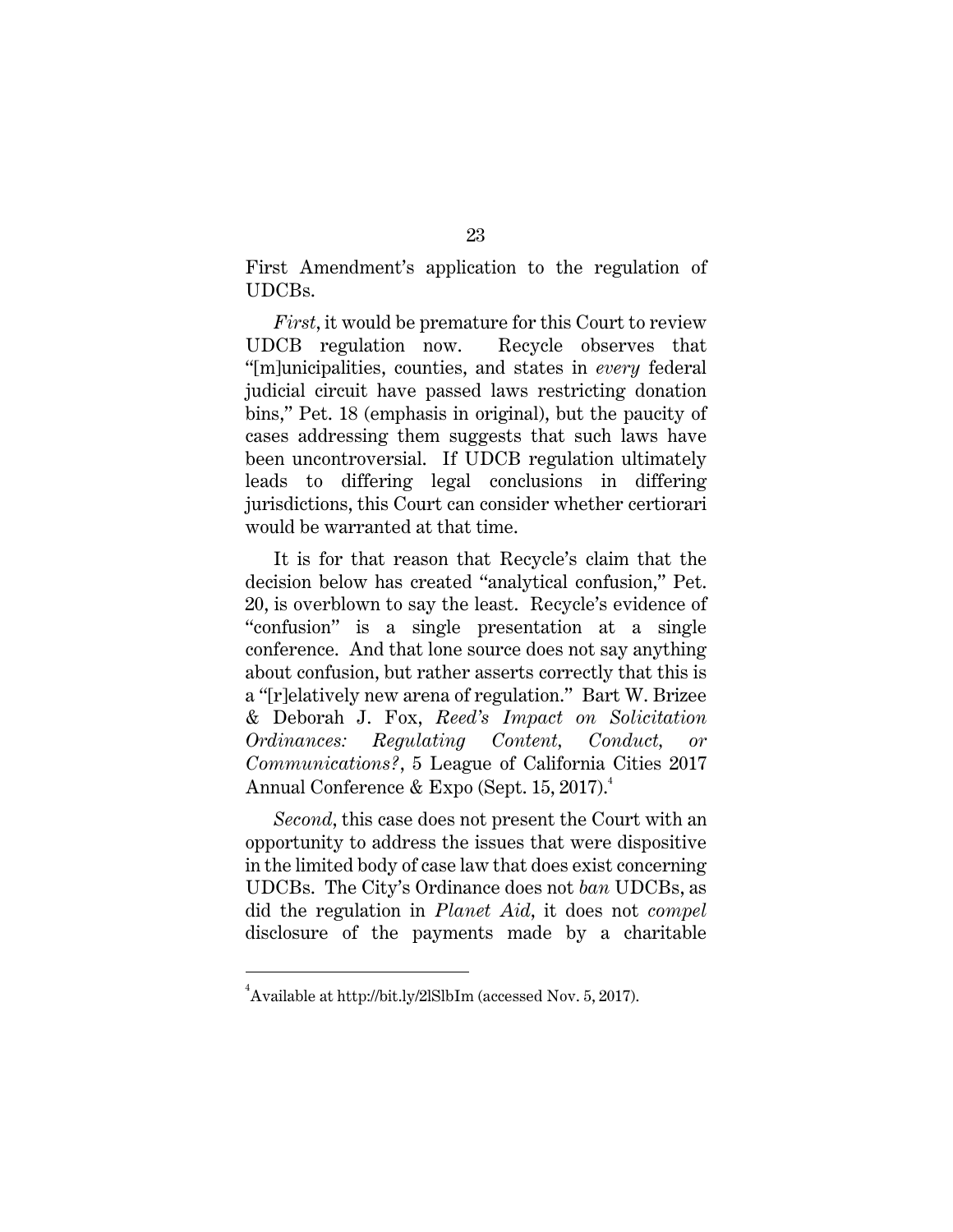organization, as did the regulation in *Abbott*, it does not *prohibit* certain groups from using UDCBs, as did the ordinance in *Linc-Drop*, and it does not *distinguish* between donations put to charitable and non-charitable uses, as did the regulations in all three cases. The present case does not provide the Court with an appropriate vehicle to address whatever constitutional concerns might be posed by those regulatory features.

*Third*, and finally, this case is a poor vehicle for review because it arises in the context of a preliminary injunction. Recycle devotes several pages of its Petition to contending that UDCBs play an important role in reducing pollution. Pet. at 20-23. At the outset, to the extent that argument has any legal relevance, it would go to whether the Ordinance is narrowly tailored, a conclusion that Recycle does not ask this Court to review. But regardless, almost none of the material that Recycle cites is part of the preliminary injunction record.

Likewise, Recycle and its amicus suggest that the fees imposed by the Ordinance are unwarranted. Again that conclusion goes to the (unchallenged) issue of whether the Ordinance is narrowly tailored. And in any case, the preliminary injunction record did not suggest that the fees were designed to do anything other than defray administrative costs. Pet. App. 17a.

Nor is the record fully developed on the ways in which the City *already* regulates receptacles such as recycling collection centers, trash and recycling bins, and construction and demolition debris containers. Recycle's principal argument on the merits is that the City has to regulate all receptacles in one fell swoop,